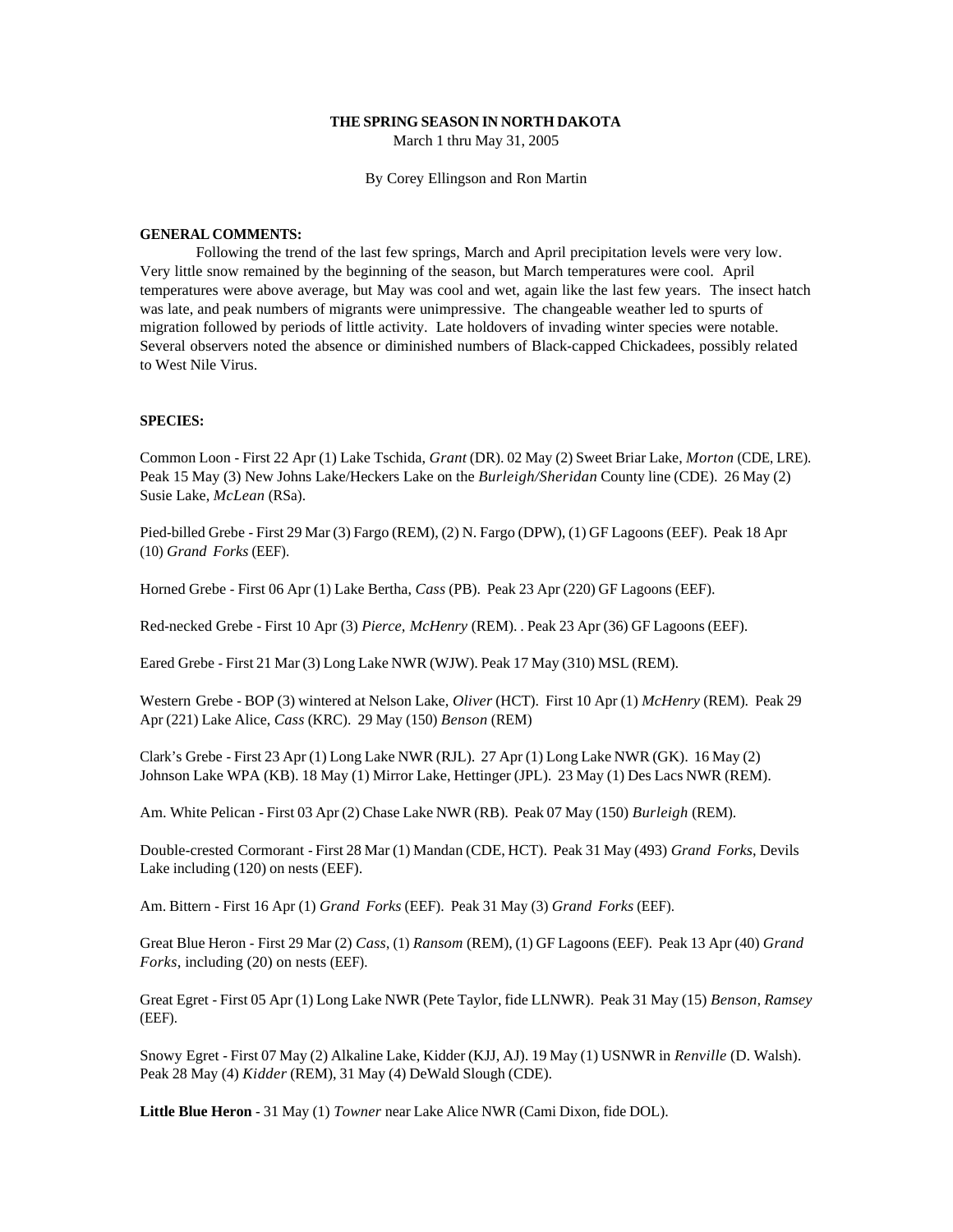Cattle Egret - First 19 Apr (5) *Kidder* (KRC, WE). Peak 24 May (87) DeWald Slough (HCT). Green Heron - First 17 May (1) LLNWR (LK). 19 May (3) Trefoil Park, Fargo (DPW). 21 May (3) Wahpeton (NDBS).

Black-crowned Night Heron - First 14 Apr (1) *Stutsman* (PRS). 22 May (1) Cedar Ridge, *Bowman* (JPL). Peak 31 May (15) *Ramsey*, *Nelson* (EEF).

**White Ibis** - 16 Apr - 25 Apr (1) 14 miles north of Steele, *Kidder* (JJM, MaAn, DLR), DNS documented and DOL photographed. Seen by many observers  $(KRC,BBC,RC&BC,WE, CDE, EEF, GK, LK, RJL, JPL, RHO, BSc, HCT)$ ,.  $5<sup>th</sup>$  report for the state.

White-faced Ibis - First 15 Apr (1) Larson Lake, *Hettinger* (JPL) [Rare west of the Missouri River]. Peak 19 Apr (18) Lake Bertha (PB). 07 May and 21 May (1) Sweet Briar Lake (DLR, MaAn, JJM, CDE) and (DLR, HCT). 22 May (2) USNWR, *Ward* (DCA). 24 May (17) LLNWR, DeWald Slough (HCT).

Turkey Vulture - First 21 Mar (1) Grand Forks (DOL). Peak 08 Apr (7) Edgeley (ST). 15 Apr (7) *Morton* (HCT), 22 May (7) Smith's Grove, *Oliver* (SDL).

Gr. White-fronted Goose - 04 Mar (2) Missouri River, Bismarck (CDE). Peak in April (10,000) *Nelson* (DOL). Last 30 May (1) *Oliver* (REM).

Snow Goose - First 06 Mar (350) Lake Bertha (MO). Peak 01 Apr (100,000) Arrowwood NWR (PRS). Groups of 5-10 seen in the Carrington area at EOP. Why are they here if they are capable of flight? (DOL).

Ross's Goose - First 06 Mar (2) Lake Bertha (MO). Peak 25 Mar (200) LLNWR(HCT, GK). Last 20 Apr (1) McKenzie Slough, *Burleigh* (CDE).

Cackling Goose - First 03 Mar (1) Missouri River, Bismarck (CDE). 07 Mar (4) *Emmons* (GK). Peak 26 Mar (3150) *McLean* (REM). Last 14 May (2) McKenzie Slough (CDE, RJL).

Canada Goose - BOP ~ 10,000 on Missouri River in Bismarck-Mandan (CDE, HCT). 09 Mar (on nest) at KSNWR (EEF). Peak 26 Mar (45,000) *McLean* (REM). 17 Apr (on nest) 30 feet up in a Cottonwood tree, Burleigh (WAC). 10 May (5) young at GF Lagoons (EEF).

**Brant** – 27 Mar (1) *Kidder*,  $\frac{1}{2}$  mile west of Pettibone (RB), no details. About the  $17<sup>th</sup>$  report for the state.

Tundra Swan - First 23 Mar (1) Jamestown (AI). Peak 12 Apr (5600) *Grand Forks* (EEF). Last 31 May (3) Devils Lake (EEF).

Wood Duck - First 19 Mar (4) N. Fargo (DPW). Peak 12 Apr (32) *Grand Forks* (EEF), 24 Apr (32) *Morton* (HCT). 21 May (15) in a brood at Oak Park, Minot (REM).

Gadwall - BOP (1) at GF Lagoons (EEF). First 20 Mar (12) *Oliver* (HCT), (10) LLNWR (PCV). Peak 05 Apr (2000) LLNWR (HCT).

**Eurasian Wigeon** - 03 Apr (1) LLNWR (CDE, DNS doc, HCT). Attempts to relocate at the end of the day were unsuccessful. About the  $15<sup>th</sup>$  report for the state.

Am. Wigeon - First 13 Mar (3) Garrison Dam (REM). Peak 01 Apr (600) *Burleigh* (HCT).

Am. Black Duck – 03 May (1) Jamestown Lagoons (LDI). Peak 23 May (2) Pipestem Creek, *Foster* (AH). 31 May (1) GF Lagoons (EEF).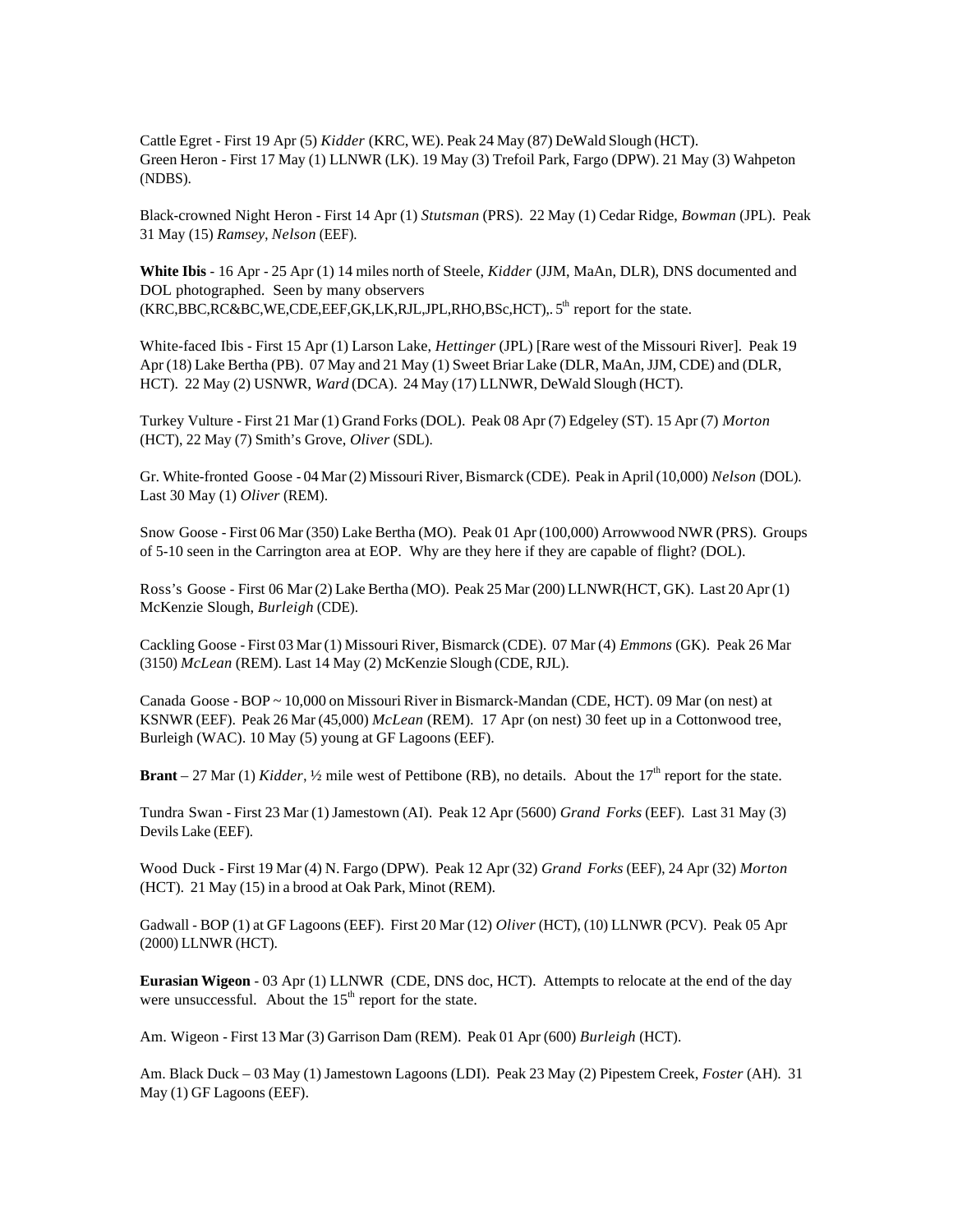Mallard - First 05 Mar (2) LLNWR (PCV), (3) Fullers Lake, *Steele* (DLK). Peak 29 Mar (1000) *Burleigh*, *Morton*, *Oliver* (HCT). 15 May (9) young at GF Lagoons (EEF).

Blue-winged Teal - First 21 Mar (1) Trefoil Park (BF). Peak 30 Apr (1000) north-central ND (REM). Cinnamon Teal - First 19 Apr (1) LLNWR (GK). 08 May (1) *Hettinger* (JPL). 14 May to 16 May (1) 1.5 miles west of McKenzie, *Burleigh* (CDE, RJL). 18 May (1) Bowman-Haley Reservoir (JPL). 21 May (1) Sweetbriar Lake (DLR).

Cinnamon Teal x Blue-winged Teal - 14 Apr (1) McKenzie Slough (CDE, HCT). 18 May (1) Larson Lake, *Hettinger* (JPL).

Northern Shoveler - First 01 Mar (1) Nelson Lake (HCT). Peak 19 Apr (4000) GF Lagoons (EEF).

N. Pintail - First 01 Mar (1) GF Lagoons (EEF). Peak 29 Mar (2100) *Burleigh*, *Morton* (HCT). 15 May (9) young at GF Lagoons (EEF).

Green-winged Teal - First 05 Mar (1) Nelson Lake (HCT). Peak 29 Mar (1000) *Burleigh* (HCT).

Canvasback - First 21 Mar (21) LLNWR (PCV), (7) Sweet Briar Lake (HCT). Peak 29 Mar (558) *Morton*, *Burleigh* (HCT). 26 May (10) in a brood at MSL (REM).

Redhead - First 05 Mar (2) Nelson Lake (HCT). Peak 29 Mar (1010) *Burleigh*, *Morton*, *Oliver* (HCT).

Ring-necked Duck - First 06 Mar (5) GF Lagoons (EEF). Peak 04 Apr (1200) *Grand Forks* (EEF).

Greater Scaup - First 26 Mar (2) Garrison Dam (REM). Peak 21 Apr (406) *Grand Forks* (EEF). Last 25 May (5) GF Lagoons (EEF).

Lesser Scaup - First 01 Mar (2) GF Lagoons (EEF). Peak 05 Apr (3000) *Burleigh* (HCT), 10 Apr (3000) northcentral ND (REM).

**Surf Scoter** - 14 Apr (1) GF Lagoons (EEF). 04 May (1) GF Lagoons (EEF). Accidental in spring.

Long-tailed Duck - (2) wintered at Garrison Dam tailrace - to 26 Mar (SH, REM). 12 Apr (1) GF Lagoons (EEF). 01 May to 06 May (1) Sweetbrair Lake, *Morton* (CDE) later (LRE, JPL, REM, DLR). Accidental in May.

Bufflehead - 13 Mar (7) wintering birds at Garrison Dam (REM). First 28 Mar (5) *Burleigh* (CDE,HCT). Peak 23 Apr (140) GF Lagoons (EEF).

Common Goldeneye - BOP on the Missouri River at Garrison and Bismarck/Mandan (CDE). First 07 Mar (5) East Lost Lake WPA (GK). 29 Mar (139) *Morton*, *Burleigh* (HCT). Peak 05 Apr (142) GF Lagoons (EEF). Last 31 May (1) GF Lagoons (EEF).

Hooded Merganser - First 18 Mar (2) GF Lagoons (EEF). Peak 28 Mar (60) *Morton* (HCT,CDE).

Common Merganser - First 04 Mar (6) Nelson Lake (HCT,CDE). Peak 10 Apr (190) north-central ND (REM). Last 25 May (1m) LLNWR (CDE).

Red-breasted Merganser - First 28 Mar (1) LLNWR (CDE, HCT). Peak 02 Apr (7) Audubon NWR (REM). Last 18 May (1) Castle Rock Dam near Mott (JPL).

Ruddy Duck - First 29 Mar (1) GF Lagoons (EEF). 23 Apr (600) *Burleigh* (HCT, CDE). Peak 28 Apr (800) MSL (REM).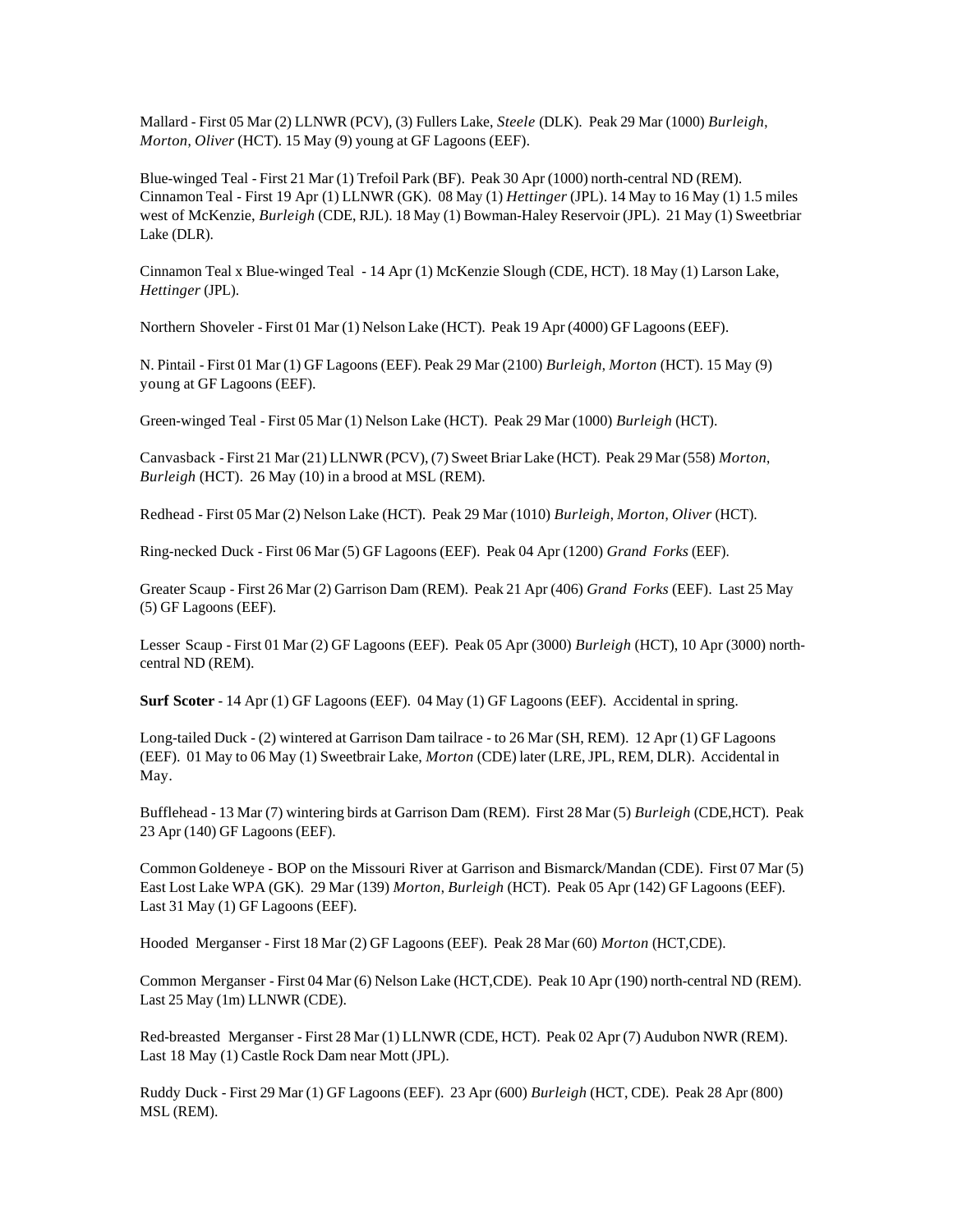Osprey - First 19 Mar (2) *Stutsman* (BG). [Very early, needs documentation]. 18 May (1) Bismarck/Mandan on Missouri R (HCT). 22 May (1) Forest River area (CMN). 30 May (1) Lake Audubon NWR (CH).

Bald Eagle - 18 Mar (on nest), 25 May (1 young) at Fordville Dam (EEF). 27 Mar active nest in *McHenry*  (REM). 29 Mar (100) including 27 adults at Arrowwood NWR (PRS). Pair seen flying throughout May in vicinity of Sibley Park/Fort Lincoln SP (CDE, DLR). 31 May (on nest) at Devils Lake (EEF).

Northern Harrier - First 01 Mar (1) *Grand Forks* (EEF). Peak 29 Mar (36) *Grand Forks* (EEF).

Sharp-shinned Hawk - First 13 Mar (1) Grand Forks (EEF). Peak 02 Apr (10) Grand Forks (EEF). Last 12 May (1) Sawyer (REM).

Cooper's Hawk - First 06 Mar (1) Lindenwood Park (GEN). Peak 20 Apr (7) Grand Forks (EEF). 4 pairs are nesting in a square mile of the UND Campus, Grand Forks (DOL).

Northern Goshawk - Last 19 Apr (1) Sleepy Hollow Park, Bismarck (HCT). 9 March sightings - all singles.

**Red-shouldered Hawk** - 20 Mar to 26 Mar (1) Trefoil Park, Fargo but also spending a lot of time on the Moorhead side of the river. (DPW). Seen also by (KRC,BF,JPL,CMN,RHO,DWR).

Broad-winged Hawk - First 09 Apr (1) Grand Forks (EEF). Peak 06 May (2) Orchard Glen, Fargo (KRC). 08 May (2) Dawson WMA, *Kidder* (DNS). 12 May (2) Velva (REM). Last 25 May (1) *Oliver* (DMF).

Swainson's Hawk - First 20 Mar (1) *McIntosh* (MAS). 31 Mar (1) *Burleigh* (HCT). [March sightings should be documented]. Peak 14 May (12) *Burleigh* (JJM, MaAn, DLR).

Red-tailed Hawk - First migration away from wintering areas noted the week of 20 Mar. 29 Mar (70) southeastern ND (REM). Peak 02 Apr (82) *Grand Forks* (EEF). 09 Apr (on nest) in *Grand Forks* (EEF).

Ferruginous Hawk - First 11 Mar (1) *Burleigh* (CDE). 27 Mar (2) at nest site of many years in Oakville Pasture (EEF, DOL). Peak 28 May (5) *Kidder* (REM, Minot Bird Club).

Rough-legged Hawk - Peak 09 Mar (65) *Grand Forks* (EEF). 17 Apr (1) Bismarck (CDE). Last 19 Apr (1) *Grand Forks* (EEF).

Golden Eagle - 09 Mar (4) *Grand Forks* (EEF). 19 Mar (1) *Pembina* (DOL). 29 Mar (1) *Richland* (REM). Last 30 Apr (1) *Grand Forks* (EEF). Few reported.

American Kestrel - Two seen sporadically at BOP in Bismarck/Mandan (CDE). First big movement reported by most from 18-21 March. First 18 Mar (1) Bismarck (CDE, HCT), (1) *Grand Forks* (EEF). Peak 15 Apr (23) *Morton*, *Souix* (HCT). 15 May (5 eggs) in a Wood Duck box at Schnell Ranch (JWH).

Merlin - 03 Mar (2) Minot (SDL). 11 Mar (pair calling) at UND Campus (EEF). 01 Apr calling at Minot Country Club (REM). 13 Apr territorial pair at Icelandic Park (DOL). 06 May (1) *McKenzie* (JAH). (4) pairs in Minot area (REM).

Gyrfalcon – 08 Mar (1) *Slope* (MAG). Late 03 May (1) *Dickey* (PMK). First May report.

Peregrine Falcon - First 14 Mar (1) downtown Fargo (KRC). Peak 14 May (3) *Burleigh* (CDE, RJL). First seen 07 May a pair was observed on an abandoned water tower in Grand Forks through at least mid-May with a single bird observed in late May (BBC). One also found shot near Grand Forks, later died (fide Greg Brooks). Nest box present in Fargo atop Cummunity First Bank hatched (4) Peregrine Falcons May 23 to May 27 (fide KRC). 29 May (2) *Pierce* (REM).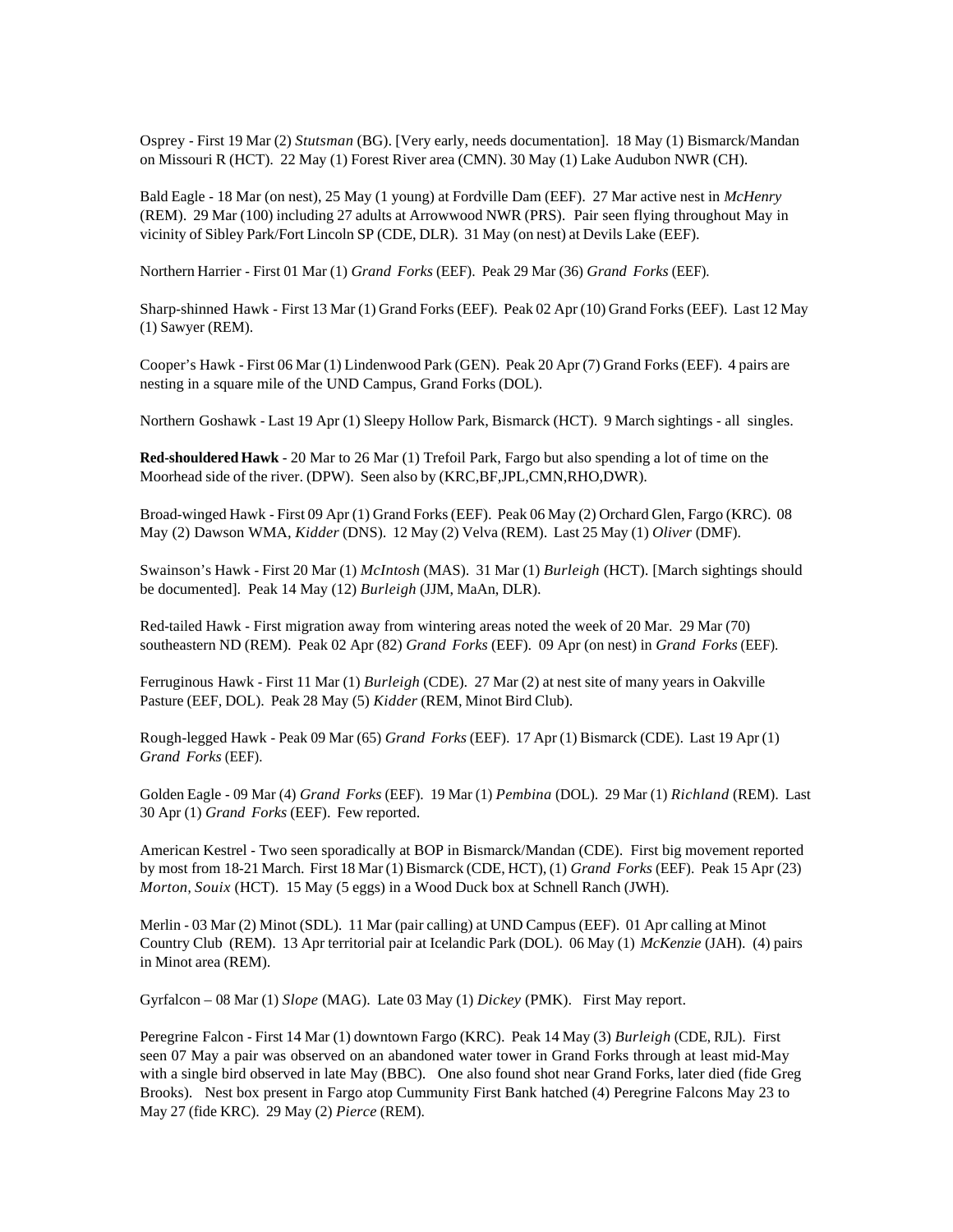Prairie Falcon – 05 Mar (1) LLNWR (RC, BC). 04 Apr (1) *Foster* (AH). 17 Apr (1) *McKenzie* (JAH). 30 May (1) *Bowman* (JPL). Only reports.

Gray Partridge - Peak 03 Mar (6) *Grand Forks* (EEF). 15 May (5) *Ward* (REM). Otherwise 1 pair or less for spring season.

Ring-necked Pheasant - 10 Apr (93) *Burleigh* (HCT). 17 Apr (40) *Bowman* (MLJ). Good numbers in northern part of the state (REM).

Greater Sage-Grouse - 30 May (5) *Bowman* (JPL).

Sharp-tailed Grouse - About (50) in *Grand Forks* area (EEF). 19 Mar (55) *McLean* (REM). 10 Apr (52) Lonetree WMA, *Sheridan* (REM). 23 May (80) *Burke* (REM). Low population in *McKenzie* (JAH).

Greater Prairie-Chicken - 27 Mar (6) heard on leks in *Grand Forks* (EEF). 29 Mar (20) *Richland* (REM).

Wild Turkey - 04 Mar (42) TRSP (EEF). 31 Mar (75) *Ward* (REM). 06 Apr (102) *Morton*, *Oliver* (HCT).

Yellow Rail - 25 May (1) e. of Warwick, *Benson* (DOL).

Virginia Rail - First 24 Apr (1) *Steele* (DLK). Peak 19 May (3) *Burleigh*, *Morton* (HCT).

Sora - First 15 Apr (3) *Grand Forks* (EEF). Peak 24 May (32) *Grand Forks* (EEF).

Am. Coot - First 17 Mar (4) LLNWR (GK, PCV). Peak 17 Apr (820) GF Lagoons (EEF). 23 Apr (700) *Burleigh*, *Sheridan* (HCT,CDE).

Sandhill Crane - First 17 Mar (3) Jamestown (PRS). Peak 07 Apr (375) Sawyer (REM). Last 26 Apr (24) McKenzie Slough (CDE).

Whooping Crane - First 29 Mar (4) *Morton* (fide GK). 30 Apr to 02 May (2) *Morton* (NDG&F staff, fide GK). 25 May (1) *Oliver* (DMF).

Black-bellied Plover - First 20 Apr (7) McKenzie Slough (HCT). Peak 22 May (30) MSL (REM). Last 26 May (1) McKenzie Slough (HCT).

Am. Golden Plover - First 22 Apr (8) McKenzie Slough (CDE). Peak 20 May (70) standing in a water puddle in a fallow field on a 90 degree day in *LaMoure* (CDE). Last 29 May (30) *Cass* (RHO).

**Snowy Plover** - 31 May (1) Lake Etta, *Kidder* (Kim Risen) while leading a tour through *Kidder*. Bird remained through at least 05 June (CDE, JPL, REM, RHO, DNS, PHS, HCT). Photo by PHS and REM.  $8<sup>th</sup>$ report for the state.

Semipalmated Plover - First 19 Apr (1) McKenzie Slough (CDE, HCT). Peak 23 May (57) LLNWR (AVN). Last 29 May (3) *Pierce, Benson* (REM).

Piping Plover - First 07 May (2) LLNWR (CDE), (2) Bowman-Haley Reservoir (JaS). Peak 14 May (8) *Mountrail, Burke* (REM). 30 May (6) Lake Etta, *Kidder* (Kim Risen).

Killdeer - First 04 Mar (1) Nelson Lake, *Oliver* (HCT, CDE). Peak 29 Mar (100) southeastern ND (REM). 22 May young observed at CSNWR (REM).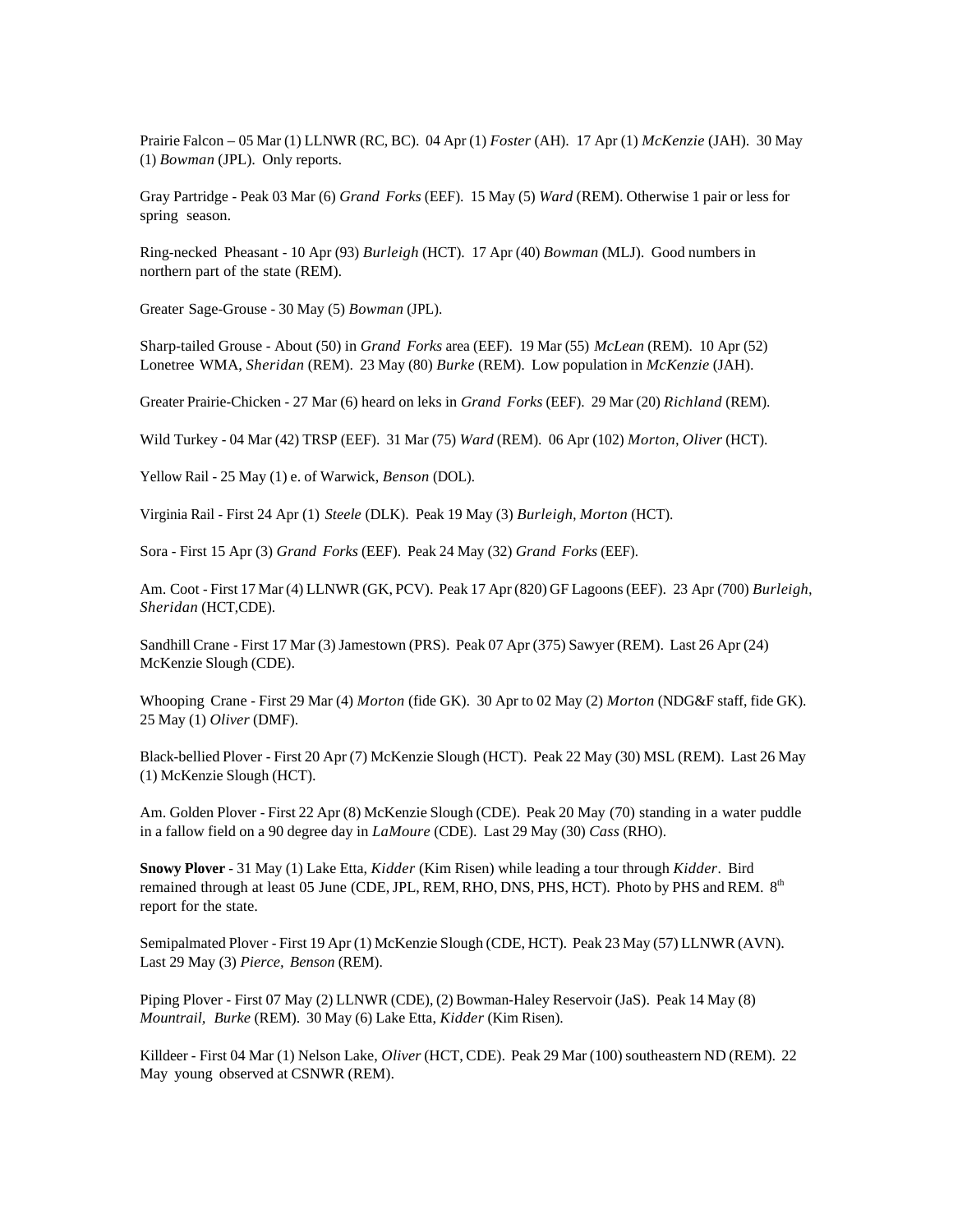Am. Avocet - First 16 Apr (5) KSNWR,TRSP (EEF), (1) Lake Bertha (MO). Peak 14 May (143) *Mountrail* (REM).

Greater Yellowlegs - First 29 Mar (1) *Barnes* (LDI). Peak 29 Apr (33) Rice Lake WPA, *Burleigh* (CDE). Last 30 May (1) *Oliver* (REM).

Lesser Yellowlegs - First 05 Apr (2) LLNWR (GK). Peak 06 May (577) KSNWR (EEF). Last EOP. Solitary Sandpiper - First 30 Apr (1) *McKenzie* (JAH). Peak 09 May (19) *Grand Forks* (EEF). Last 26 May (1) *Morton* (DLR).

Willet - First 18 Apr (1) LLNWR (EEF, GK). Peak 29 Apr (43) *Burleigh* (CDE).

Spotted Sandpiper - First 23 Apr (1) *Bowman* (MLJ). Peak 27 May (91) MSL (REM).

Upland Sandpiper - First 06 May (3) *Foster* (PRS), (1) *Barnes* (DLK). Peak 15 May (18) *Ward, McLean*  (REM).

**Whimbrel** – 11-16 May (1) Dickey (PMK). 18 May (4) near Amidon (JPL). 23 May (2) DLNWR (REM). 30 May (1) LLNWR (DNS).

Long-billed Curlew - 30 May (1) *Stark*, (1) *Bowman* (JPL).

Hudsonian Godwit - First 16 Apr (1) Lake Bertha (MO), (1) LLNWR (RC). Peak 19 Apr (90) *Kidder* (KRC). Last 31 May (1) n. of GF Lagoons (EEF).

Marbled Godwit - First 10 Apr (1) McKenzie Slough (HCT). 23 Apr (70) *Burleigh*, *Sheridan* (HCT,CDE). Peak 30 Apr (71) north-central ND (REM).

Ruddy Turnstone - First 07 May (2) LLNWR (REM, DNS). Peak 28 May (2000) Devils Lake (BBC). 31 May (1180) *Benson*, *Ramsey*, *Grand Forks* (EEF).

Red Knot - 19 May (25) LLNWR (AV), photographed.  $3<sup>rd</sup>$  high count for spring.

Sanderling - First 18 Apr (5) GF Lagoons (EEF). Peak 30 May (110) *Burleigh* (HCT, CDE). Last EOP.

Semipalmated Sandpiper - First 13 Apr (4) McKenzie Slough (CDE). 22 May (200) KSNWR (EEF). Peak 29 May (1250) *Pierce, Benson* (REM). Last EOP.

Least Sandpiper - First 13 Apr (2) McKenzie Slough (CDE). Peak 24 May (500) *Burleigh*, *Kidder* (HCT). Last EOP.

White-rumped Sandpiper - First 07 May (3) *Burleigh* (REM), (1) Sweet Briar Lake, *Morton* (CDE). Peak 20 May (2000) CSNWR (REM). Last EOP.

Baird's Sandpiper - First 28 Mar (2) LLNWR (HCT, CDE). Peak 24 May (1700) *Burleigh*, *Kidder* (HCT). Last EOP

Pectoral Sandpiper - First 10 Apr (4) LLNWR (GK), (1) LLNWR (AVN). Peak 20 May (100) *Burke* (REM). Last 24 May (1) GF Lagoons (EEF).

Dunlin - First 13 Apr (1) McKenzie Slough (CDE). Peak 29 May (425) *Pierce, Benson* (REM). Last EOP.

Stilt Sandpiper - First 06 May (15) *Morton* (CDE, REM). 29 May (1140) *Pierce, Benson* (REM). Last EOP.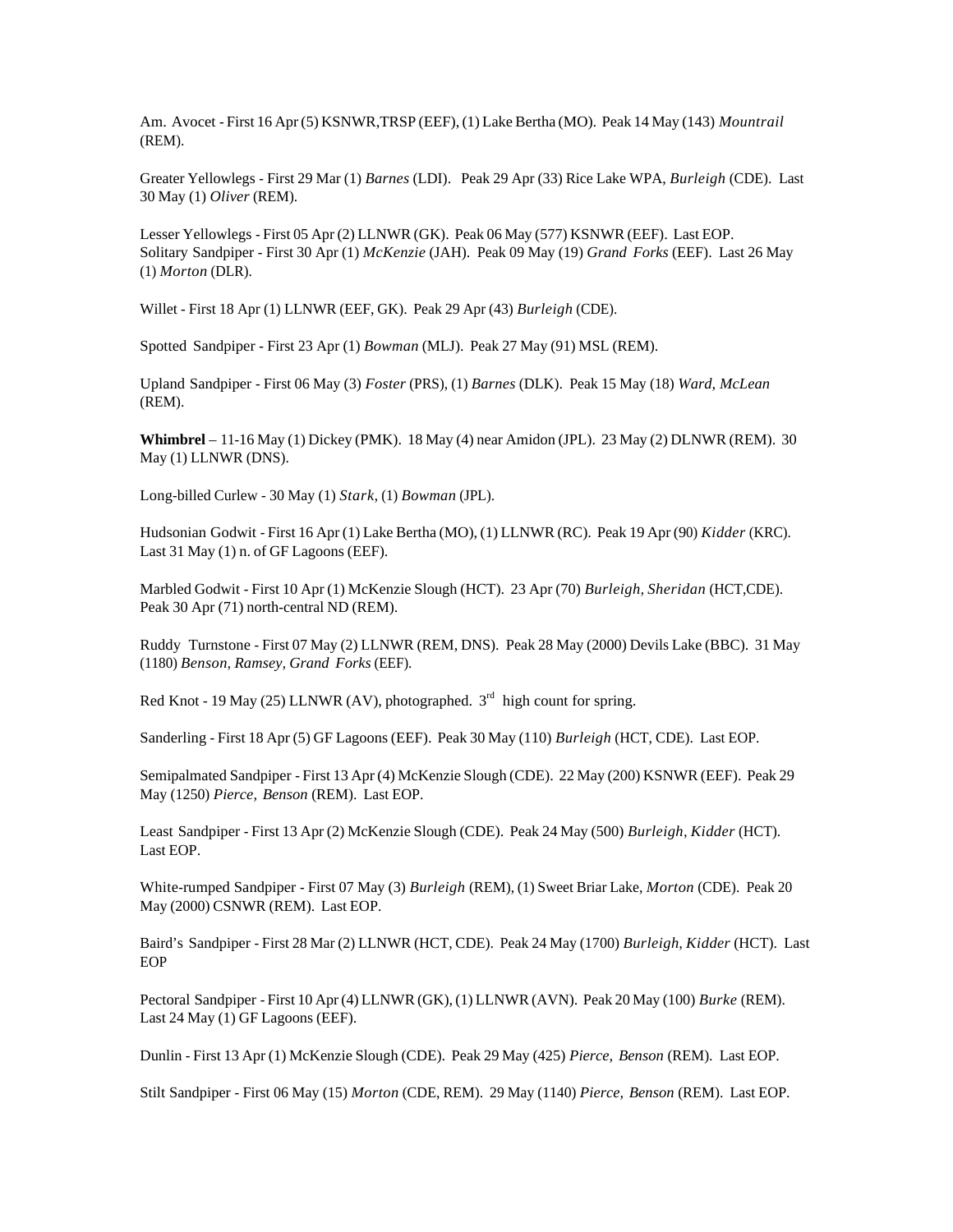Buff-breasted Sandpiper - 22 May (5) MSL (REM). 31 May (1) KSNWR (EEF).

Short-billed Dowitcher - First 24 Apr (2) Bryan/Mohler WPA, *Burleigh* (HCT). Peak 20 May (45) CSNWR (REM). Last 29 May (2) Lake Bertha (RHO).

Long-billed Dowitcher - First 16 Apr (2) Bryan/Mohler WPA, *Burleigh* (HCT, CDE, LRE). Peak 06 May (200) *Morton* (CDE, REM). Last 28 May (10) McKenzie Slough (HCT, CDE).

Wilson's Snipe - First 29 Mar (1) *Ransom* (REM). Peak 16 Apr (65) *Grand Forks* (EEF).

Am. Woodcock – 28 Mar (2) *Ransom* (Paul Lehman). 29 Mar (1) Grand Forks (DOL). 31 Mar (1) N. Fargo (DPW). 08 Apr (1) 5 miles w. of Moffit, *Burleigh* (GK). 18 May (2) displaying at NPRS, Jamestown (LTD) thru at least 26 May (TR), heard also on 04 Apr (LDI). 25 May (3) *Grand Forks* (DOL). 26 May a nest was found with newly hatch young with an adult close by (HAK). Excellent numbers in the Pembina Hills. At least (15) heard on 13 Apr with density estimates of (5-10) per roadside mile in best areas (DOL).

Wilson's Phalarope - First 19 Apr (8) *Burleigh* (HCT, CDE),(JJM, Jean Hushagen and BSC birding class). Peak 07 May (1500) *Burleigh* (REM), 24 May (1500) *Burleigh*, *Kidder* (HCT).

Red-necked Phalarope - 06 May (1) Crown Butte Dam, *Morton* (CDE). 20 May (700) *Burke*, (3500) MSL (REM). Last EOP.

Franklin's Gull - First 21 Mar (1) Nelson Lake, *Oliver* (HCT), (1) Missouri River, Bismarck (CDE). 23 Apr (1500) *Burleigh* (HCT,CDE). Peak 30 Apr (1900) north-central ND (REM).

Bonaparte's Gull - First 04 Apr (2) GF Lagoons (EEF). Peak 26 Apr (385) *Wells, Kidder* (REM).

Ring-billed Gull - First 12 Mar (6) Nelson Lake, *Oliver* (CDE). Peak 02 Apr (10000) LLNWR (CDE, JPL).

California Gull - First 10 Mar (7) Nelson Lake, *Oliver* (HCT). 18 Apr (1500) in two colonies, *Burleigh* (HCT, CDE).

Herring Gull - First 12 Mar (12) Rice Lake WMA, *Burleigh* (GK), (5) Missouri River, Bismarck (CDE). Peak 23 Mar (100) Bismarck Landfill (HCT). Last 29 May (1) *Benson* (REM).

Thayer's Gull - First 17 Mar (1 ad) Bismarck Landfill (HCT). 22 Mar (2 first winter) Bismarck Landfill (HCT). 26 Mar (1) Garrison Dam (REM). Last 28 Mar (1 ad) Bismarck Landfill (CDE, HCT). Bird or birds present throughout the period (17 Mar to 26 Mar) in the Bismarck area.

**Lesser Black-backed Gull** - First 08 Apr (1) Bismarck Landfill (DNS, CDE, HCT). 29 Apr (1) Bismarck Landfill (CDE).

Glaucous Gull - First 21 Mar (1) Bismarck Landfill (HCT, CDE). Peak 25 Mar (3 imm, 1 ad) Missouri River (CDE, KRC, JPL, RHO, DWR, HCT). 28 Mar (1 imm) Nelson Lake, *Oliver* (CDE). Last 01 Apr (1 imm) Bismarck Landfill (DNS, MAG, AS).

**Great Black-backed Gull** – 22 Mar (1) first year bird found on a Missouri River sandbar in south Bismarck (CDE, DNS, HCT, Lee Talkington). That morning a snow storm dumped 6 inches of snow on the region. Bird remained to at least 25 Mar spending days at the Bismarck Landfill and evenings on the Missouri River. (KRC, MAG, REM, JPL, RHO, DWR). First state record.

**Black-legged Kittiwake** - 15 May (1) juv. in Garrison Dam Tailrace (RJL). Still present 17 May (DMF), 22 May (DNS). Second spring report. Needs documentation.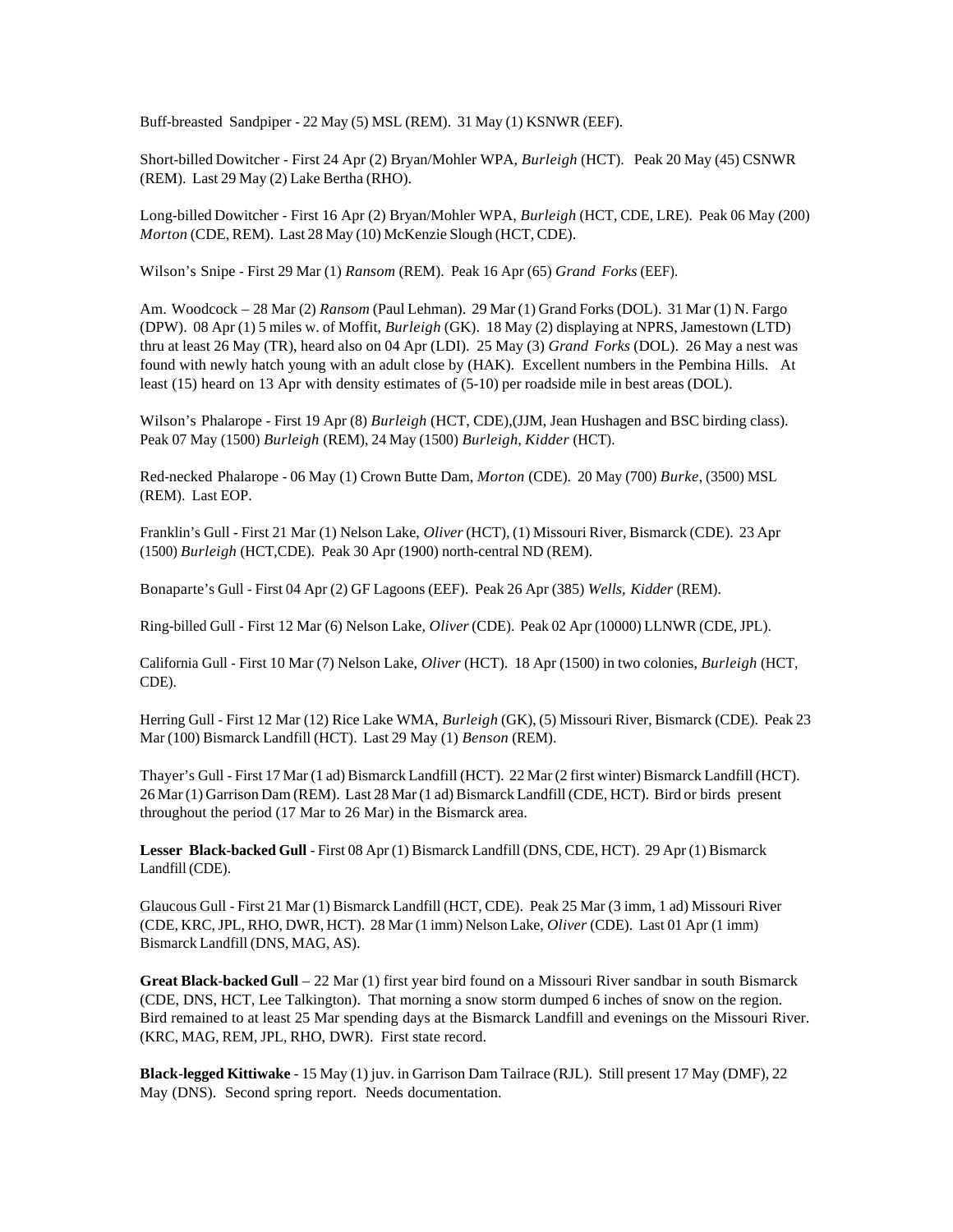Caspian Tern - First 01 May (2) Nelson Lake, *Oliver* (CDE). 07 May (1) Sweet Briar Lake (CDE). 13 May (1) GF Lagoons (EEF). 24 May (2) LLNWR (HCT). 18 May (1) Mirror Lake, Hettinger (JPL).

Common Tern - First 18 Apr (7) Salt Lake, *Burleigh* (HCT), (1) LLWNR (PCV). Peak 15 May (75) Garrison Dam (REM).

Forster's Tern - First 16 Apr (1) LLNWR (CDE). Peak 24 May (50) *Burleigh*, *Kidder* (HCT). Peak 31 May (94) *Benson*, *Ramsey*, *Nelson* (EEF).

Least Tern - First 22 May (1) Tesoro Refinery, Mandan (HCT). Peak 30 May (5) Missouri River in *Morton*, *Burleigh*, *Emmons* (HCT, CDE).

Black Tern - First 07 May (3) LLNWR (CDE). Peak 20 May (1200) *Ward* (REM).

Rock Pigeon - 27 Mar (200) Kist Livestock, Mandan (HCT).

Eurasian Collared-Dove - 29 Mar (1) Kindred, *Cass* (REM, Paul Lehman), also 04 Apr (2) by (RHO), and 03 Apr by (DWR). 18 Apr (1) Bowman (MLJ). 13 May (2) Jamestown (LDI). 19 May (2) Steele where they overwintered (GK). Overwintered in Grand Forks, 20 May (2) young in nest (EEF). Throughout period (2) in northwest Mandan (HCT, CDE). Also ever-present in Dickinson (JPL, JK).

**White-winged Dove** - 20 May (1) Minot (Jon Kerian, fide REM). 4<sup>th</sup> report for the state.

Mourning Dove – First 11 Mar (1) Arrowwood NWR (PRS). Peak 24 May (200) *Burleigh*, *Kidder* (HCT).

Black-billed Cuckoo - First 29 May (1) Trefoil Park, Fargo (DPW).

Eastern Screech-Owl - 03 Apr (1) calling in Hope (DLK). 17 May (1) Lindenwood Park (CMN).

Great Horned Owl - 01 Mar (18) on nests through east-central ND (EEF). 06 May (2) fledged young in *Grand Forks* (EEF).

Snowy Owl - No peak. 02 Mar (1) LLNWR (CDE, TKE). 07 Mar (1) USNWR (DML). 11 Mar (1) Lake Nettie NWR (CH). 15 Mar (1) *Kidder* (GK). Last 05 Apr (1) GF Lagoons (EEF), (1) MSL (REM). All reports.

Burrowing Owl - First 15 Apr (2) and Peak 24 Apr (8) south *Morton* (HCT). 24 Apr (1) nw of Heimdal, *Wells*  (BPe). 29 Apr (2) w. of Strasburg in *Emmons* where they have been for a few years (GK). 07 May (1) for a couple weeks at CSNWR (GEE).

Barred Owl - 09 Mar (1) Grand Forks (Bob Lewis), photographed 21 Mar by (DOL). 25 Mar (1) Forest River area (Kathy Thomas).

**Great Gray Owl** - 14 May (1) found injured in *Grand Forks* and sent to the MN Raptor Rehab Center (EEF).

Long-eared Owl - Individual at a winter roost through 15 Mar at a Bismarck residence (Erik Thompson). 27 Mar (3) Hannaford WMA, *Griggs*, (2) Wilbur Boldt WMA, *Oliver* (JPL). 30 Mar (1) Indian Creek WMA, *Hettinger* (JPL). 02 Apr (2) Wilbur Boldt WMA, (1) Sweet Briar Lake, *Morton* (CDE,HCT). 14 Apr (2) at Hillman WMA near Icelandic SP were suspected nesting, and confirmed in June (DOL, photographed).

Short-eared Owl - 02 Mar (2) LLNWR (CDE, TKE). Peak 16 Apr (4) *Kidder* (DLR, MaAn, JJM). 24 May (2) GF Lagoons (EEF).

Northern Saw-whet Owl - 13 Apr (3) calling in Jay Wessels WMA, *Pembina* (DOL).

Common Nighthawk - First 19 May (2) TRSP (EEF), (2) West Fargo (KRC). 29 May (6) CSNWR (GAE).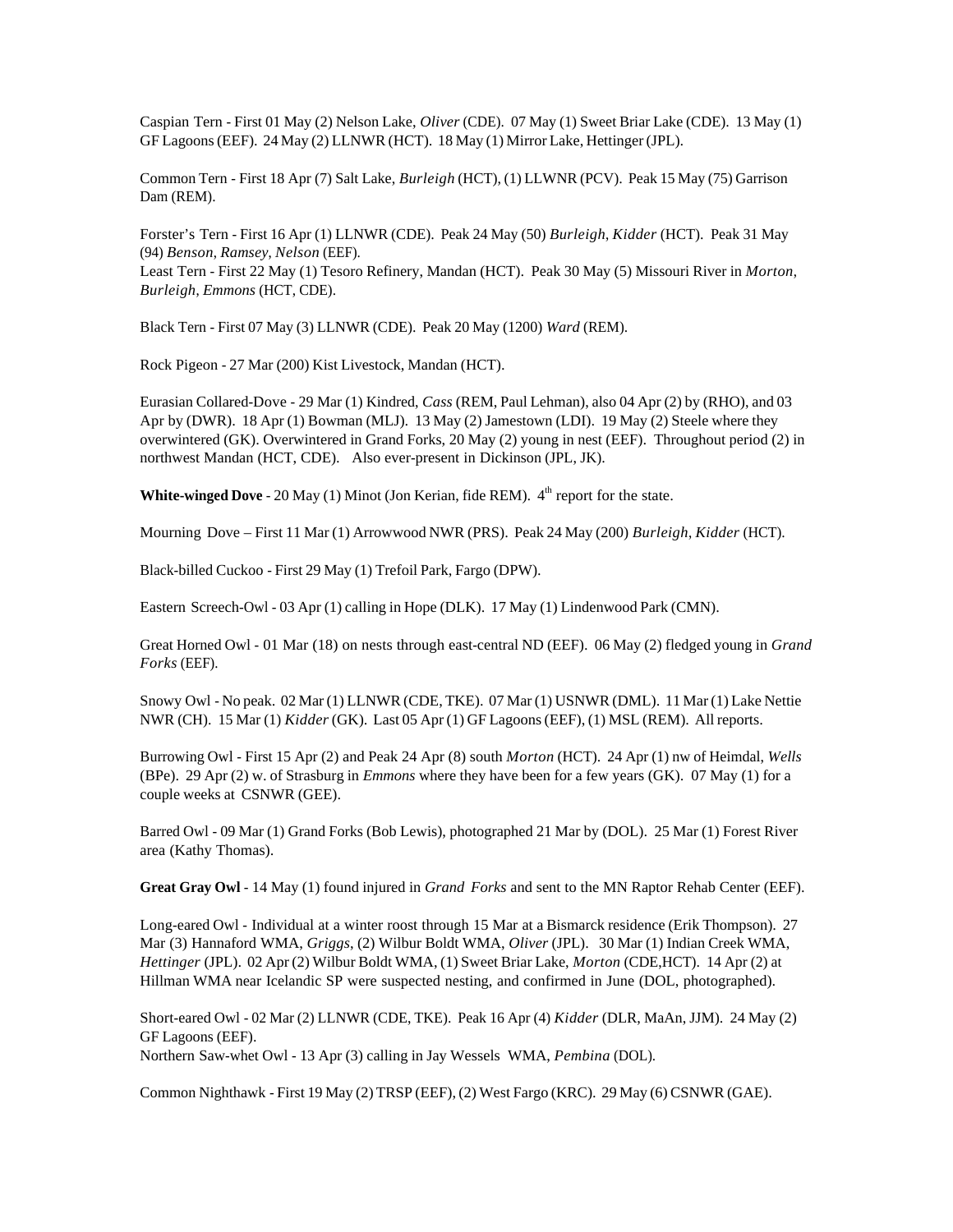Poor-will - 22 May (2) Cedar Ridge, *Bowman* (JPL).

Whip-poor-will - 09 May (1) N. Fargo (DPW).

Chimney Swift - First 05 May (2) Grand Forks (EEF). Peak 29 May (17) *Pierce, Benson* (REM).

Ruby-throated Hummingbird - First 08 May (1) Horace (LG). Peak of (2) by several observers. Belted Kingfisher - First 19 Mar (1) Garrison Dam (REM). Peak 16 May (4) *Morton*, *Oliver* (HCT).

Red-headed Woodpecker - First and Peak 29 Apr (2) *Burleigh* (BS). 17 May (1) *Sheridan* (fide WE). 20 May (1) Sawyer (REM). 21 May (1) *McKenzie* (JAH). 22 May (1) GF Cemetery (EEF). 31 May (1) n. of LLNWR (GK, JK). All reports.

Red-bellied Woodpecker – 21 Mar (1) wintered in Clifford, *Traill* (ND). 08 May (1) *Morton* (CDE, MaAn, JJM, DLR). 24 Apr (3) Forest River area, *Cass* (KRC). Individual wintered at a feeder in N. Bismarck and remained to 15 May when a second bird arrived (Erik Thompson, fide HCT). 22 May (2) Forest River area, *Cass,* seen going in and out of nest hole (CMN).

Yellow-bellied Sapsucker - First 29 Mar (1) Lisbon (REM, Paul Lehman) [Second early]. 06 May (2) Oak Grove Park (RHO). 14 May (1) *Mountrail*, (1) *Burke* (REM). 15 May (1) Stanton City Park, *Mercer* (REM). 27-28 May (1) Pioneer Park, Bismarck drumming (CDE, JPL).

Downy Woodpecker - 14 May (6) *Burleigh* (CDE, RJL).

Hairy Woodpecker - 14 May (4) at feeders in S. Bismarck (Lowell Fahrni).

N. "Yellow-shafted" Flicker - 04 Apr (40) *Grand Forks* (EEF). 09 Apr (68) *Grand Forks* (EEF).

N. "Red-shafted" Flicker - 04 Apr (1) Tesoro Refinery, Mandan (HCT). 12 Apr (1) *Grand Forks* (EEF).

Northern Flicker (hybrid) - 30 May (1) *McLean* (REM).

Pileated Woodpecker - 05 Mar (2) N. Fargo (DPW). 09 Apr a nest cavity discovered at TRSP (DOL). 14 Apr (1) Arrowwood NWR (PRS). 30 Apr (1) Goose River Valley (DLK). 29 May nesting in wooden light pole of Jack Williams Field, N. Fargo (DPW).

Olive-sided Flycatcher - 15 May (1) N. Fargo (DPW). 22 May (1) Cedar Ridge, *Bowman* (JPL). 21 May (2) *McLean* (REM). 29 May to 31 May (1) Sleepy Hollow Park (CDE, JPL, HCT). 31 May (2) *Grand Forks* (EEF).

W. Wood-Pewee - 30 May (1) Marmarth (JPL).

E. Wood-Pewee - First 19 May (1) Tesoro Refinery, Mandan (HCT). 25 May (4) *Grand Forks* (EEF).

Yellow-bellied Flycatcher - First and Peak 25 May (3) Trefoil Park in N. Fargo (DPW). 25 May (1) LLNWR (CDE). 30 May (1) Hope (DLK).

Alder Flycatcher - First 15 May (1) calling at Tesoro Refinery, Mandan (HCT). Peak 28 May (7-14) N. Fargo (DPW). Last EOP.

Willow Flycatcher - First 15 May (2) Bowman (MLJ), (1) calling at Tesoro Refinery, Mandan (HCT). 30 May (9) *Burleigh*, *Morton* (HCT, CDE).

Least Flycatcher - First 07 May (1) Bismarck (CDE). Peak 21 May (70) *Ward, McLean* (REM).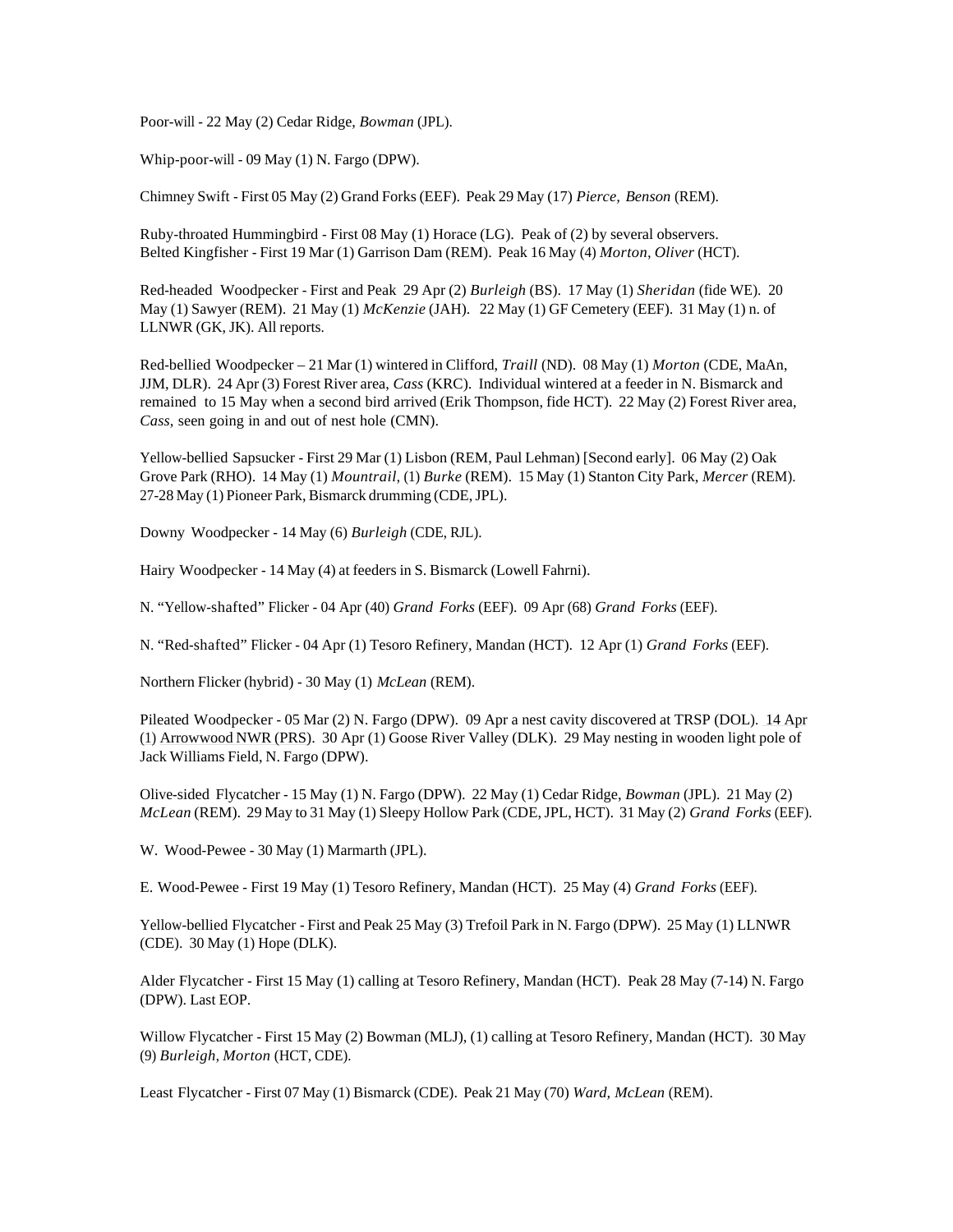Eastern Phoebe - First 04 Apr (1) Grand Forks (DOL). Peak 06 Apr (5) N. Fargo (DPW).

Say's Phoebe - First 15 Apr (1) *McKenzie* (JAH). 15 May (1) *Ransom* (KRC). Peak 17 May (3) *Morton* (CDE). 30 May (1) *Cass* (DWR).

Gr. Crested Flycatcher - First 17 May (2) N. Fargo (DPW), (1) Michelson Park (CMN). Peak 25 May (6) *Grand Forks* (EEF).

Western Kingbird - First 18 Apr (1) sw. of Hazelton (GK, LK) [Early]. Peak 24 May (24) *Burleigh*, *Kidder* (HCT).

Eastern Kingbird - First 21 Apr (1) n. of Embden (CMN) [Early]. Peak 30 May (29) *Morton*, *Burleigh* (HCT, CDE).

Loggerhead Shrike - First 29 Mar (1) *Stutsman* (AI). Peak 21 May (9) *Morton* (DLR).

Northern Shrike - Several reports of (1) to the end of March. Last 05 Apr (1) *McKenzie* (JAH).

Bell's Vireo – 15 May (1) *McLean* below Garrison Dam (RJL). No details.

Yellow-throated Vireo - First 16 May (1) TRSP (EEF). Peak 19 May (8) *Grand Forks* (EEF).

Blue-headed Vireo - First 06 May (1) Oak Grove Park (KT). Peak 16 May (3) N. Fargo (DPW). Last 22 (1) Oak Park, Minot (REM).

Warbling Vireo - First 15 May (1) Jamestown (LTD). Peak 22 May (15) Oak Park, Minot (REM).

Philadelphia Vireo - First 19 May (2) Trefoil Park (DPW, CMN), (2) Grand Forks (EEF), (1) Fargo (DLK). Peak 25 May (3) *Burleigh* (CDE). Last 30 May (2) *Burleigh* (CDE, HCT).

Red-eyed Vireo - First 13 May (1) Lindenwood Park (MO). 25 May (10) *Grand Forks* (EEF). Peak 31 May (16) Oak Park, Minot (REM).

Blue Jay - 25 Mar (11) at Sawyer feeder (REM). 09 May (16) *Grand Forks* (EEF).

**Clark's Nutcracker** - Wintered at the Ralph Werven farm in Pembina County. First reported on the Icelandic SP CBC, it was present daily, coming to the feeder since October. Photographed and still present 19 Mar (DOL).

Black-billed Magpie - 29 Mar (11) *Grand Forks* (EEF). 14 May on nest in Lostwood NWR (REM). Present but low population in *McKenzie* (JAH).

Am. Crow - 26 Mar (260) Burlington (SDL). 03 Apr (200) *Burleigh* (CDE).

Com. Raven – 16 Mar (2) *Pembina* (Janne Myrdal).

Horned Lark - 01 Mar (119) *Grand Forks* (EEF). 13 Mar (300) *McLean* (REM). 05 Apr (150) *Oliver*, *Burleigh* (HCT).

Purple Martin - First 08 Apr (1) Sleepy Hollow Park, Bismarck (CDE, JPL). Peak 24 May (30) *Burleigh*, *Morton* (HCT).

Tree Swallow - First 08 Apr (3) Schnell Ranch in *Stark* (JWH), (1) *Grand Forks* (EEF) (1) Buxton (SW). Peak 30 Apr (2450) north-central ND (REM).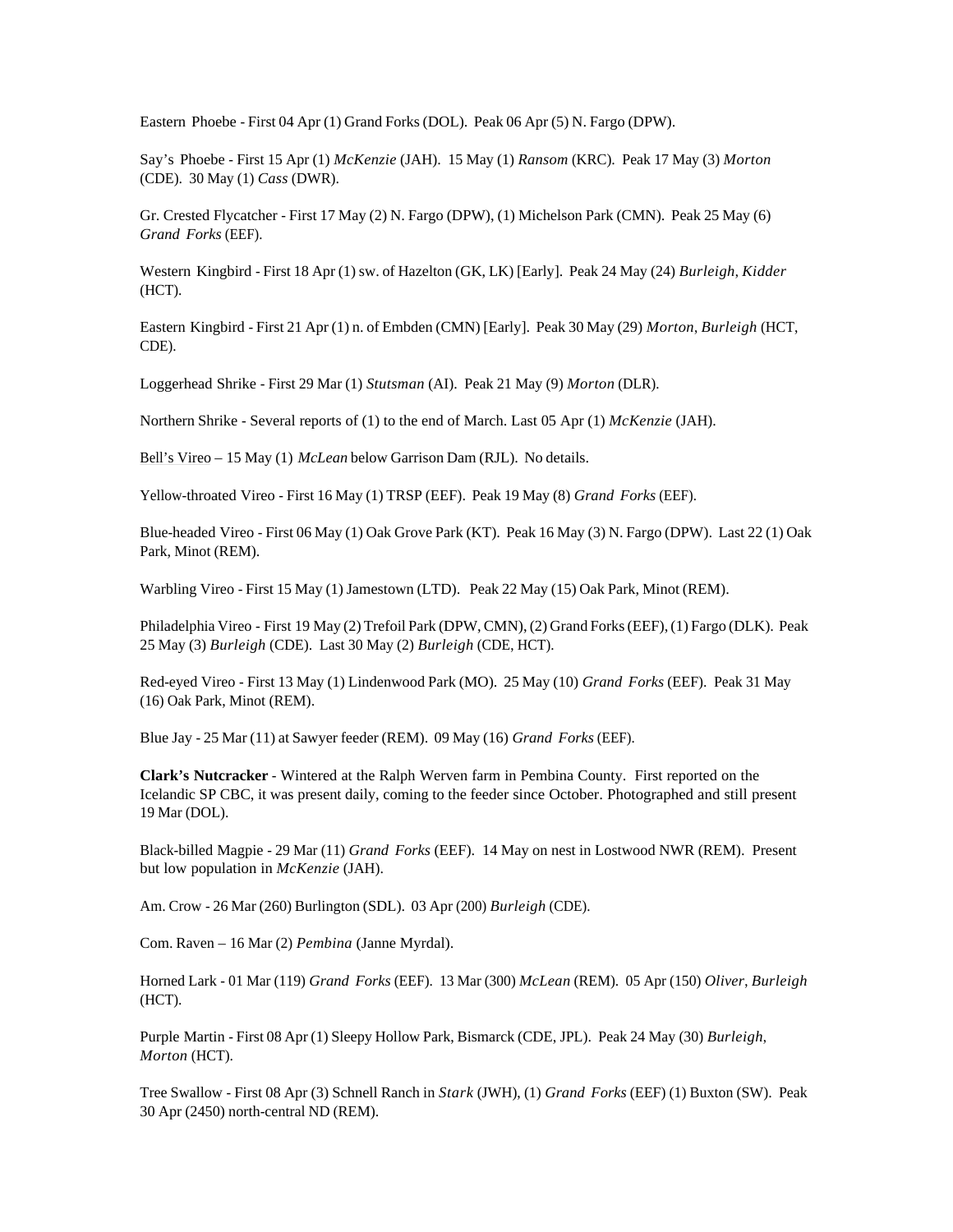Violet-green Swallow - 15 May (1) Tesoro Refinery, Mandan (HCT) [Casual away from the Badlands]. 22 May (2) TRNP (JAH).

N. Rough-winged Swallow - First 25 Apr (2) Tesoro Refinery, Mandan (HCT). Peak 28 May (18) *Morton*, *Oliver* (HCT).

Bank Swallow - First 19 Apr (1) Tesoro Refinery, Mandan (HCT). Peak 26 May (1275) *Morton* (HCT).

Cliff Swallow - First 23 Apr (1) New John's Lake (HCT, CDE). 19 May (1400) *Grand Forks* (EEF). Peak 26 May (5000) MSL (REM).

Barn Swallow - First 22 Apr (1) Tesoro Refinery, Mandan (HCT). Peak 26 May (100) MSL (REM).

Black-capped Chickadee - 20 Mar (10) Burlington (SDL). 07 Apr (12) Bismarck/Mandan (HCT). 29 Apr (11) Grand Forks (EEF). Seem to be reduced by West Nile (REM).

Red-breasted Nuthatch - 14 May (1) Powers Lake (REM). 25 May (1) *Grand Forks* (Jean Johnson). 28 May (1) *Stark* (JWH). 29 May nest in Rugby (REM). 30 May (1) Hope (DLK). March through mid-May (2) at feeder in Deering (DML).

White-breasted Nuthatch - 14 May (13) *Burleigh* (CDE, RJL).

Brown Creeper - Peak 06 Apr (8) Grand Forks (EEF). Last 06 May (1) Elmwood Park, W. Fargo (KRC).

Rock Wren - First 16 May (1) sw *Dickey* (PMK), (1) Square Butte, *Oliver* (HCT). 20 May (1) TRNP (JAH). 30 May (1) *Bowman* (JPL).

House Wren - First 04 May (1) Menoken Grove, *Burleigh* (CDE). Peak 20 May (37) *Grand Forks* (EEF).

Winter Wren - 05-06 Apr (1) Sleepy Hollow Park, Bismarck (HCT, CDE). 16 May (1) *Grand Forks* (EEF). 20 May (1) Grand Forks (EEF) [Latest report for the spring season].

Sedge Wren - First 08 May (1) *Barnes* (JL). Peak 24 May (75) *Grand Forks* (EEF).

Marsh Wren - First 05 May (1) GF Lagoons (EEF). Peak 20 May (50) CSNWR (REM). 30 May (42) *Morton*, *Burleigh* (HCT, CDE). 31 May (46) Grand Forks (EEF).

Golden-crowned Kinglet - First 29 Mar (1) *Ransom* (REM). Peak 05 Apr (22) *Grand Forks* (EEF). 07 Apr (1) Sleepy Hollow Park, Bismarck (CDE). 24 Apr (2) Forest River area (KRC).

Ruby-crowned Kinglet - First 03 Apr (1) Jamestown (DBu). Peak 15 Apr (27) *Grand Forks* (EEF). Last 28 May (1) Armour Park, West Fargo (KRC).

**Blue-gray Gnatcatcher** - 18 May (1) McElroy Park, Jamestown (LDI, AI). 22 May (1) Cedar Ridge, *Bowman* (JPL).

Eastern Bluebird - First 14 Mar (1) N. Bismarck (Erik Thompson). Peak 28 Mar (6) *Grand Forks* (Ann Flower), 12 Apr (6) Burlington (SDL). 11 May and thereafter lost 89 Mountain and Eastern Bluebird eggs in *Stark* after a snowfall and cold temps (JWH).

Mountain Bluebird - BOP at TRNP (JAH), LLNWR (GK, HCT). 14 Mar (2) N. Bismarck (Erik Thompson). 23 Mar (2) *Stark* (JWH). 16 Apr in Little Missouri Grasslands (SH). All reports, no peak.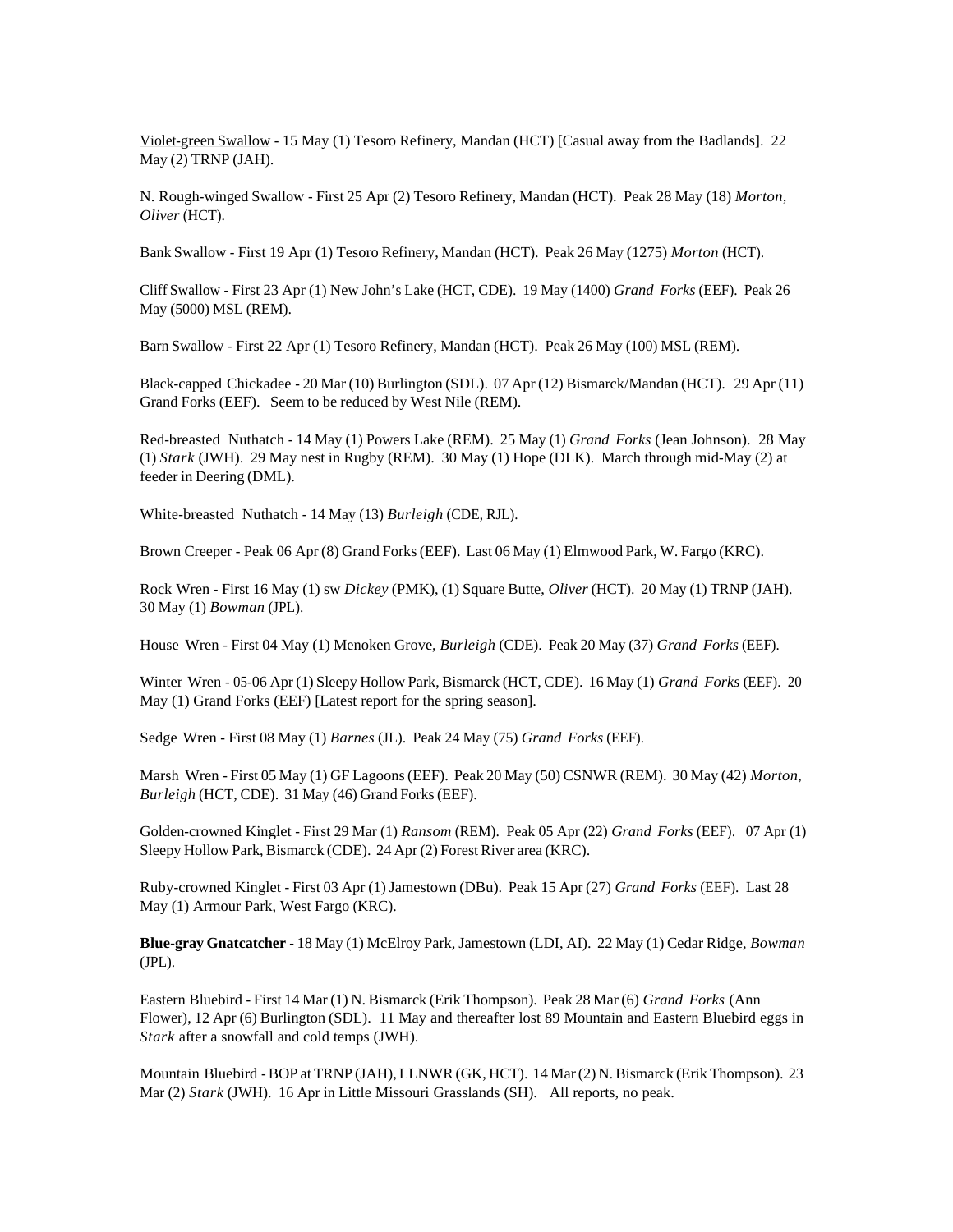Townsend's Solitaire - 19 Mar (1) Icelandic SP (DOL). 04 Apr (1) GF Cemetery (EEF). Observations up to 09 Apr in TRNP (JAH). 17 Apr (1) Dickinson Exp Station (JWH). For a week up to 18 Apr (1) Sleepy Hollow Park, Bismarck (CDE,HCT). 02 May (1) CSNWR (GAE). Last 22 May (1) Hettinger Cemetery (JPL) [Latest report for spring season].

Veery - First 14 May (1) *Burleigh* (HCT, BM), (1) Wing (KJJ, AGJ). 18 May (1) Bowman-Haley Reservoir (JPL). Peak 20 May (4) CSNWR (REM). 30 May (1) Burlington (SDL).

Gray-cheeked Thrush - First 08 May (1) Sleepy Hollow Park, Bismarck (CDE). Peak 09 May (5) Grand Forks (EEF). Last 30 May (1) Hope (DLK).

Swainson's Thrush - First 23 Apr (1) Arrowwood NWR (PRS). Peak 14 May (52) *Burleigh* (CDE, RJL). 28 May (45) *Kidder* (REM). Last 31 May (3) Sleepy Hollow Park (CDE).

Hermit Thrush - First 05 Apr (1) N. Fargo (DPW), (1) NDSU (GEN). Peak 23 Apr (6) N. Fargo (DPW). Last 18 May (1) Bowman-Haley Reservoir (JPL).

Wood Thrush – 17 May (1) Sheyenne Nat' Grasslands at Paintner bridge (DNS).

American Robin - Birds present BOP in Bismarck, Fargo, *McKenzie*. Otherwise first migrants noted shortly after 20 March. Peak 07 Apr (182) *Morton*, *Burleigh* (HCT). 25 Apr (104) *Grand Forks* (EEF).

**Varied Thrush** - Wintering bird through 10 Apr (1) Burlington (SDL). 06 Mar (1) Embden Pines, *Cass* - same individual from previous Nov? (MO). 04 May (1) male in Oak Park, Minot (REM, SDL). 08 May (1) female at Sleepy Hollow Park (CDE, documented), and 09 May (CDE, DLR).

Gray Catbird - First 05 May (1) Valley City (JL). Peak 18 May (18) *Grand Forks* (EEF). 22 May (16) *Burleigh*, *Morton* (HCT).

N. Mockingbird - 09 May (1) *Morton* (DLR, CDE). 11 May (1) *Dickey* (PMK). 14 May (1) *Stutsman* (JAS). 15 May (1) Sleepy Hollow Park (HCT, CDE). 22 May (1) near Beaver Bay Rec. area, *Emmons* (JJM, LS).

Brown Thrasher - Individual survived the winter on a mixture of seeds, and sometimes suet at the residence of (DOL) in Grand Forks. Departed 10 Apr about the time migrants arrive (DOL). First 16 Apr (1) Mercer, *McLean* (EEF). Peak 09 May (42) *Grand Forks* (EEF).

European Starling - 01 Mar (800) *Grand Forks* (EEF). 25 Mar (4050) *Burleigh*, *Morton* (HCT).

Am. Pipit - First 10 Apr (2) *Sheridan* (REM). Peak 27 Apr (5) GF Lagoons (EEF). 29 Apr and 07 May (1) LLNWR (CDE). Last 12 May (3) GF Lagoons (EEF). All reports.

Sprague's Pipit - First 16 Apr (1) *McKenzie* (SH), quite common there this spring (JAH). 03 May (2) n. of Linton (GK). 20 May (10) *Burke* (REM). 28 May (1) N. Fargo Lagoons (KRC, DWR). 29 May (1) Broken Bone Lake rest stop (BBC).

Bohemian Waxwing - 22 Mar (350) in a single roaming flock, Bismarck (CDE). 02 Apr (2600) Grand Forks (EEF). An individual seen in my yard daily with Cedar Waxwings for nearly two weeks mid-April - twice was (2) individuals. Last 24 Apr (1) Bismarck (CDE).

Cedar Waxwing - 01 Mar (80) Grand Forks (EEF). 08 Mar (100) Bismarck (CDE).

Tennessee Warbler - First 09 May (2) Grand Forks (EEF), (1) Fargo (DLK). Peak 22 May (250) Oak Park, Minot (REM). Last EOP.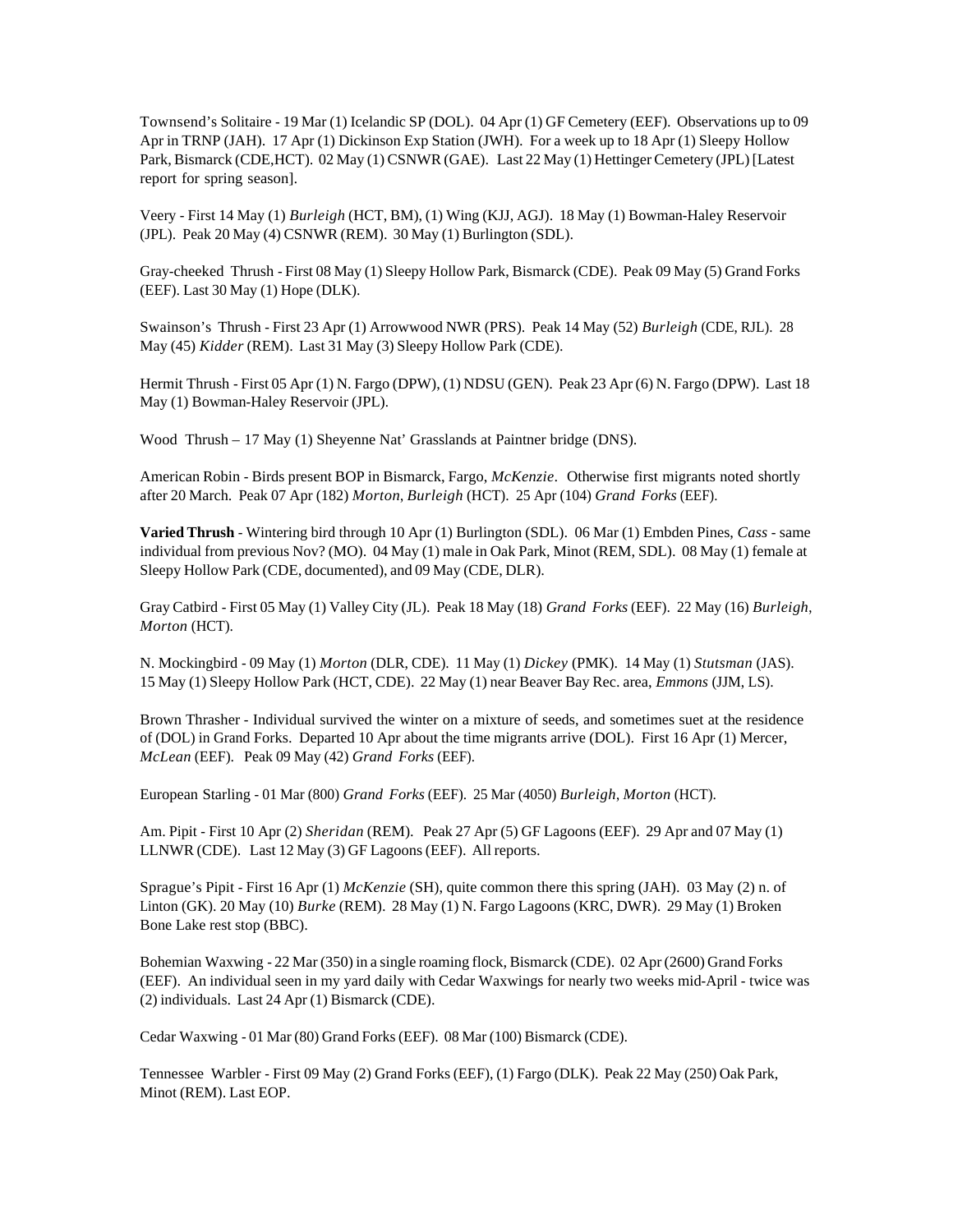Orange-crowned Warbler - First 19 Apr (2) Oak Grove Park, Fargo (RHO). Peak 12 May (50) Oak Park (REM). Last 29 May (1) *Benson* (REM).

Nashville Warbler - 08 May (1) Lindenwood Park, Fargo (GF). Peak 18 May (6) Grand Forks (EEF). Last 31 May (2) Graham's Island SP near Devils Lake (EEF).

Yellow Warbler - First 07 May (1) Roosevelt Park, Minot (KRC). Peak 22 May (150) Oak Park (REM).

Chestnut-sided Warbler - First 17 May (1) Grand Forks (EEF). Peak 18 May (4) *Grand Forks* (EEF). Last 30 May (1) N. Fargo (DPW), (1) Hope (DLK).

Magnolia Warbler -First 05 May (2) Cando (SR). 22 May (1) Lake Tschida, *Grant* (JPL). Peak 22 May (6) Oak Park (REM). 28 May (6) N. Fargo (DPW). Last 30 May (1) Hope (DLK), (1) Arrowwood NWR (PRS).

Cape May Warbler - 14 May (1) Grand Forks (EEF). 16 May (1) NDSU (DPW). 17 May (1) Lindenwood Park (CMN). Last 22 May (1) Dickinson Exp Station (JPL). All reports.

Yellow-rumped Warbler - First 04 Apr (1) Jamestown (DBu). [2 reports each on 05 and 06 Apr]. Peak 06 May (235) *Grand Forks* (EEF). Last 30 May (2) Tesoro Refinery, Mandan (CDE, HCT).

Black-throated Green Warbler - First 08 May (1) Bowman-Haley Dam (JPL). Peak 13 May (2) Lindenwood (MO). Last 19 May (1) Grand Forks (EEF). 7 reports.

Blackburnian Warbler - First 19 May (1) Grand Forks (EEF), (1) Fargo (DLK). 22 May (1) Elgin City Park, *Grant* (JPL). Last 30 May (1) N. Fargo (DPW).

Palm Warbler - First 05 May (1) *Grand Forks* (EEF). Peak 14 May (20) *Grand Forks* (EEF). Last 21 May (1) N. Fargo (DPW).

Bay-breasted Warbler - First 18 May (1) Trefoil Park (DPW, CMN). Peak 22 May (2) Oak Park (REM), 28 May (2) Michelson Field, Trefoil Park (DPW). 26 May (1) Mandan (DLR). Last 29 May (1) Michelson Field (DPW).

Blackpoll Warbler - First 09 May (6) Grand Forks (EEF). Peak 22 May (100) Oak Park (REM). Last 30 May (10) St. Mary's Cemetery, Bismarck (CDE).

Black-and-white Warbler - First 24 Apr (1) Sleepy Hollow Park (CDE). Peak 12 May (6) Oak Park, Velva (REM). Last 29 May (1) Sleepy Hollow Park (CDE).

American Redstart - First 13 May (1) Oak Grove Park (CMN), (1) *Renville* (REM). 27 May (20) Smith's Grove, *Oliver* which is a breeding location (HCT). Peak 28 May (20) N. Fargo (DPW). 30 May (6) Arrowwood NWR (PRS).

**Prothonotary Warbler** – 07 May (1) at a very small stockdam in *Morton* Co. Only vegetation was a few tumbleweeds, and 3 smallish Cottonwood trees (DLR, MaAn), late evening (DNS, doc). 08 May (1) *Morton*, as the bird hopped through the mud along the waters edge (MaAn, CDE, JJM, DLR) and we watched it flush and fly away across the open prairie to the north – and then observed a Red-bellied Woodpecker fly into these lonely Cottonwood trees from the east! Eleventh report for the state.

Ovenbird - First 10 May (1) N. Fargo (DPW), (1) Fargo (DPW), (1) Trefoil Park (CMN). Peak 14 May (7) N. Fargo (DPW). 27 May (6) Smith's Grove, *Oliver* (HCT).

N. Waterthrush - First 06 May (1) Orchard Glen, Fargo (KRC). 12 May (6) *Stark* (JWH). Peak 13 May (12) Oak Park, Velva (REM). Last 30 May (1) in a sagebrush ravine in *Bowman* (JPL).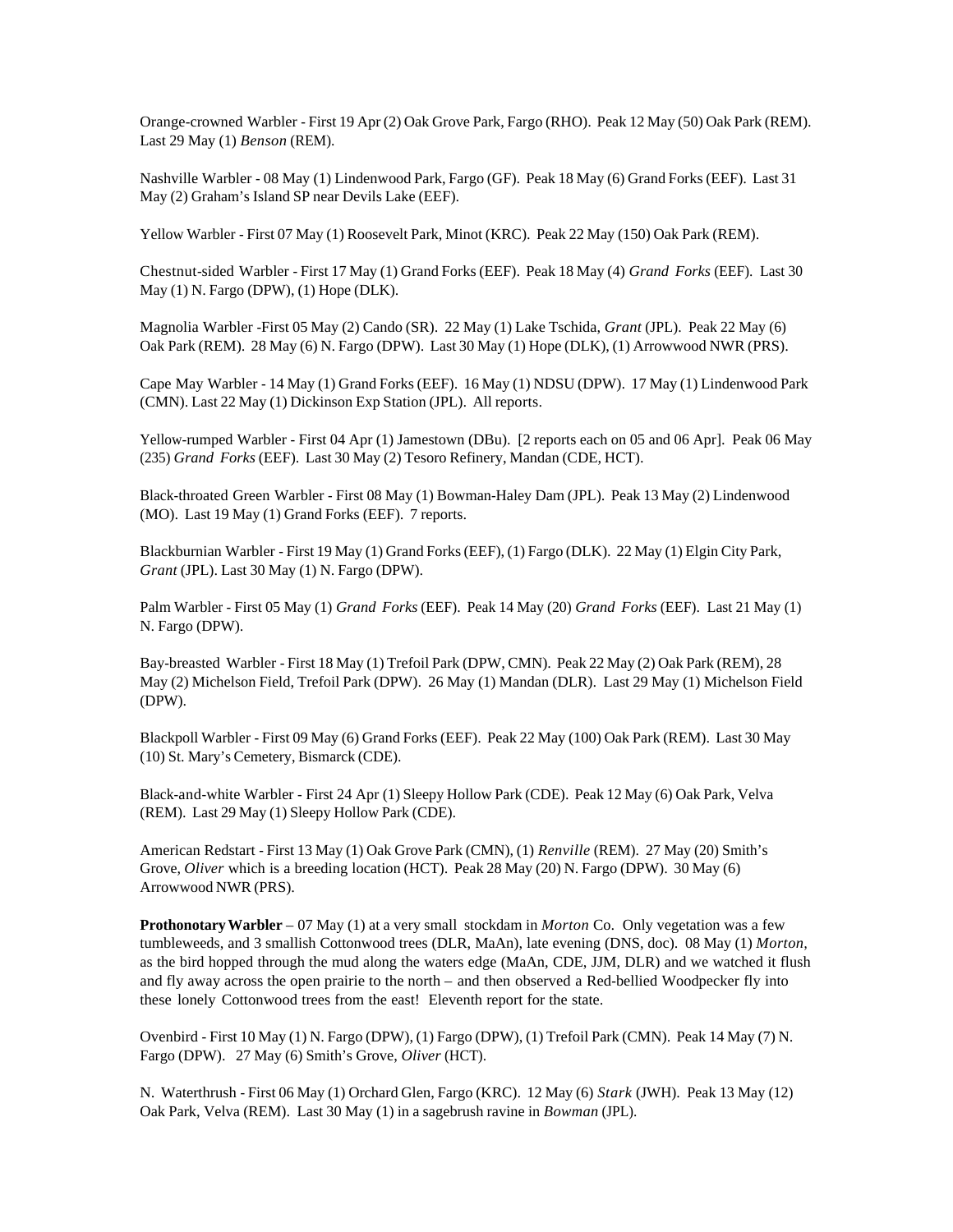Connecticut Warbler - 16 May (1) Grand Forks (EEF). Peak 21 May (4) Oak Park (REM), 28 May (4) N. Fargo (DPW). 30 May (1) Hope (DLK). EOP.

Mourning Warbler - First 14 May (1) Grand Forks (EEF). 27 May (3) Sleepy Hollow (CDE). Peak 28 May (5) N. Fargo (DPW). Last EOP - 31 May (1) Sleepy Hollow (CDE), Minot (REM).

**MacGillivray's Warbler** - 18 May (1) Regent (JPL). 22 May (1) female at Sleepy Hollow (CDE, HCT), doc.

Common Yellowthroat - 05 May (1) Sibley Park, Bismarck (CDE). Peak 24 May (66) *Grand Forks* (EEF).

Wilson's Warbler - First 12 May (1) Oak Park (REM), (1) Dickinson (JK). Peak 29 May (8) N. Fargo (DPW). Last 30 May (1) Hope (DLK).

Canada Warbler - First 17 May (1) Grand Forks (EEF). Peak 28 May (7) N. Fargo (DPW). Last 29 May (1) N. Fargo (DPW), (1) *Benson* (REM).

Yellow-breasted Chat - First 18 May (1) *McKenzie* (JAH). 22 May (2) Bismarck (HCT). 30 May (2) MacLean Bottoms, *Burleigh* (HCT, CDE).

**Summer Tanager** - First 10 May (1) Trefoil Park (SM). 14 May (1) Trefoil Park (DPW), doc.

Scarlet Tanager - First 18 May (1) TRSP (EEF). 21 May (2) *Richland* (NDBS). 28 May (1) Lindenwood Park (RHO). 29 May (1) Trefoil Park (DPW), (1) *Steele* (DLK).

**Western Tanager** - 15-16 May (1) home in W. Fargo (KRC, DWR). 26 May (1) at feeder in N. Bismarck (William A. Cornatzer), 27 May (CDE, JPL, HCT), doc.

Spotted Towhee - First 21 Apr (2) Bowman (MLJ). 08 May (1) CSNWR (GAE). Peak 15 May (7) *Mercer* (REM).

Eastern Towhee - First 06 May (1) *Grand Forks* (JJ). 08 May (1) s. Bismarck (JDS). 09 May (1) *Grand Forks* (EEF). 12 May (1) Fargo (Lorn Ostlie, fide RHO). 13 May (1) yard, Bismarck (CDE). 12-16 May (1) Jamestown (MAS). All reports.

Am. Tree Sparrow - Peak 19 Mar (110) *Morton*, *Oliver* (CDE, BM). Last 13 Apr (2) *Grand Forks* (EEF).

Chipping Sparrow - First 21 Mar (1) NDG&F headquarters, Bismarck (SRD). Next 13 Apr (1) NDSU (GEN). Peak 09 May (280) *Grand Forks* (EEF).

Clay-colored Sparrow - First 24 Apr (1) yard, Bismarck (CDE). Peak 14 May (176) *Burleigh* (HCT, BM). 28 May nest with eggs found at LLNWR (CDE), 30 May same nest had 1 cowbird egg included (CDE, HCT).

Brewer's Sparrow - 30 May (2) *Bowman* (JPL).

Field Sparrow - First 24 Apr (1) *Morton* (HCT). Peak 16 May (4) *Burleigh* (HCT), 30 May (4) McLean Bottoms, *Burleigh* (HCT,CDE).

Vesper Sparrow - First 09 Apr (1) Tesoro Refinery, Mandan (HCT), (1) *Mountrail* (REM). Peak 05 May (24) *Ward* (REM).

Lark Sparrow - First 16 Apr (1) Lake Bertha, *Cass* (MO). Peak 14 May (5) *Mountrail, Ward* (REM).

Lark Bunting - First 24 Apr (1) *Morton* (HCT). Present in the west - peak reported was (2).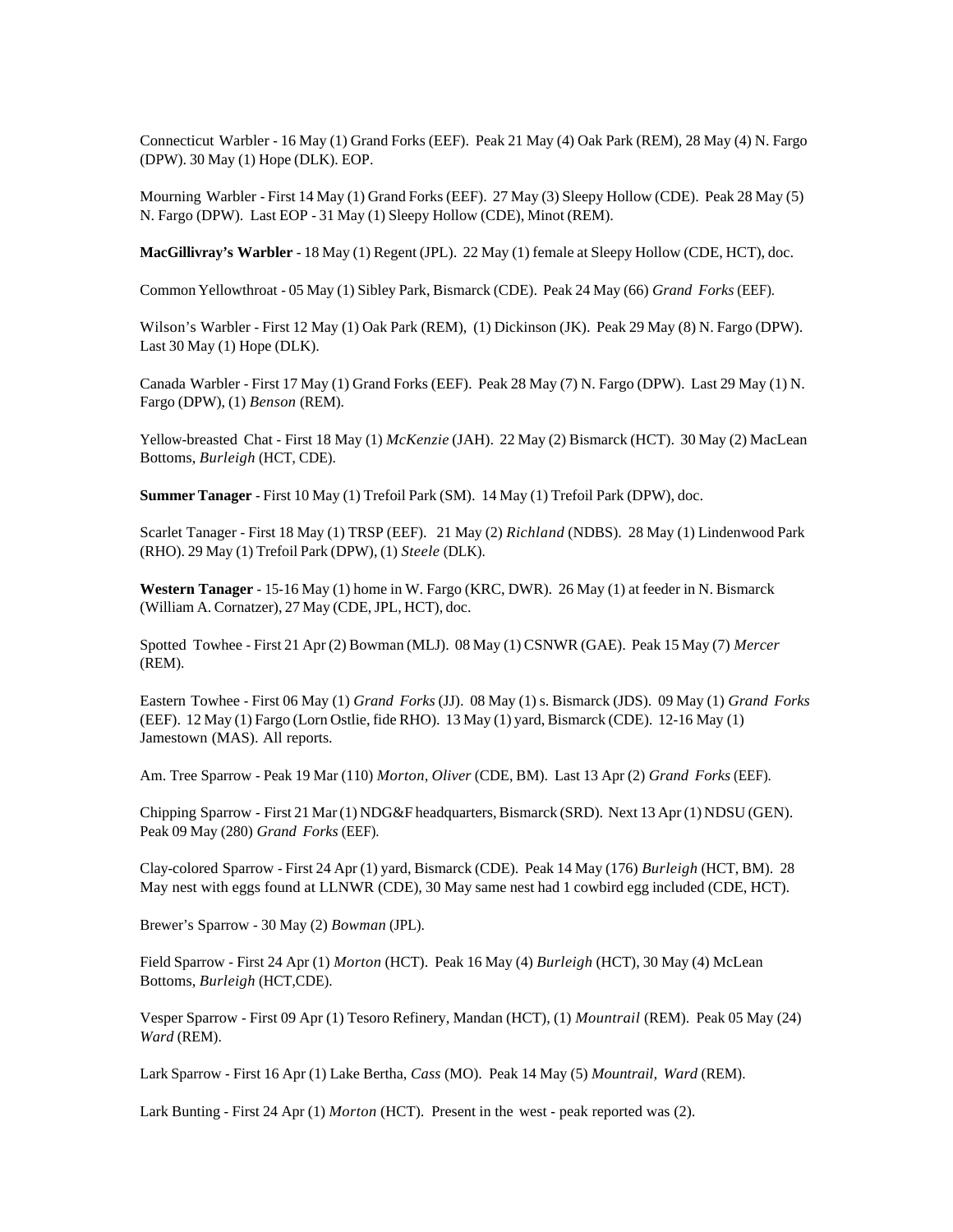Savannah Sparrow - First 13 Apr (1) *Grand Forks* (EEF). Peak 06 May (162) *Grand Forks* (EEF).

Baird's Sparrow - First 07 May (1) Lake Etta, *Kidder* (DNS). 15 May (1) *Ward* (REM). 20 May (8) *Burke* (REM). 30 May (1) *Oliver* (REM). Only reports.

Grasshopper Sparrow - First 08 May (1) *Barnes* (JL). Peak 30 May (8) *Mercer, Oliver* (REM).

Le Conte's Sparrow - First and Peak 20 May (13) CSNWR (REM).

Nelson's Sharp-tailed Sparrow - First 04 May (1) n. of Brown WPA (GK). Peak 10 May (3) Lake Bertha (RG). 20 May (3) *Burke* (REM). 24 May (2) Bacabra WPA (GK). Fox Sparrow - First 29 Mar (3) *Ransom* (REM). 04-05 Apr (1) Sleepy Hollow (CDE, HCT). Peak 06 Apr (10) *Grand Forks* (EEF). Last 07 Apr (1) Grand Forks (EEF).

Song Sparrow - First 01 Apr (1) Burlington (SDL). Peak 10 May (40) *Grand Forks* (EEF).

Lincoln's Sparrow - First 23 Apr (1) Jamestown (DBu). Peak 09 May (17) *Grand Forks* (EEF). Last 29 May (1) W. Fargo (KRC).

Swamp Sparrow - First 16 Apr (1) *Grand Forks* (EEF). Peak 09 May (6) *Grand Forks* (EEF).

White-throated Sparrow - 3 overwintered at UND Campus Grand Forks as they have for several years now (DOL). First 16 Apr (1) yard, W. Fargo (KRC). Peak 06 May (218) *Grand Forks* (EEF). Last 31 May (1) Sleepy Hollow Park (CDE).

Harris's Sparrow - Wintering? 31 Mar (1) Rath WPA, *Burleigh* (HCT). First 02 May (20) Arrowwood NWR (PRS). Peak 09 May (143) *Grand Forks* (EEF). Last EOP in Grand Forks (EEF).

White-crowned Sparrow - First 02 May (20) Arrowwood NWR (PRS). Peak 14 May (118) *Burleigh* (HCT, BM). Last 22 May (1) *Ward* (REM).

Dark-eyed Junco - 06 Apr (268) *Grand Forks* (EEF). Last 09 May (1) *Grand Forks* (EEF).

McCown's Longspur - 30 May (4) *Bowman* (JPL).

Lapland Longspur - Peak 27 Mar (9450) *Ward, McHenry* (REM). 06 May (50) *Foster* (PRS). Last 07 May (40) *Grand Forks* (EEF).

Smith's Longspur - 14 May (2) *Mountrail* (REM).

Chestnut-collared Longspur - First 09 Apr (4) *Ward, Mountrail* (REM), (1) *Barnes* (DLK). Peak 24 May (46) *Burleigh*, *Kidder* (HCT). 26 May (pair) at GF Lagoons (EEF).

Snow Bunting - Peak 04 Mar (125) *Grand Forks* (EEF). Last 03 May (1) GF Lagoons (EEF).

N. Cardinal - 30 Mar (2) Forest River area (KRC). 17 May (1) Sheyenne Nat' Grasslands at Paintner Bridge (DNS). 18 May (1) Lindenwood Park (GF). 24 May (1) at feeder in Grand Forks (EEF). One seen on 3 occasions at N. Fargo residence (DPW). 26 Mar (2) singing in my neighborhood. One or two pair nesting north of UND Campus where nesting has occurred in recent years. Seems to be more sightings than ever, increasing evidence that some birds are moving through in late March and early April. (DOL).

Rose-breasted Grosbeak - First 03 May (1) Arrowwood NWR (PRS). Peak 19 May (28) *Grand Forks* (EEF). 30 May (1) Bowman (MLJ).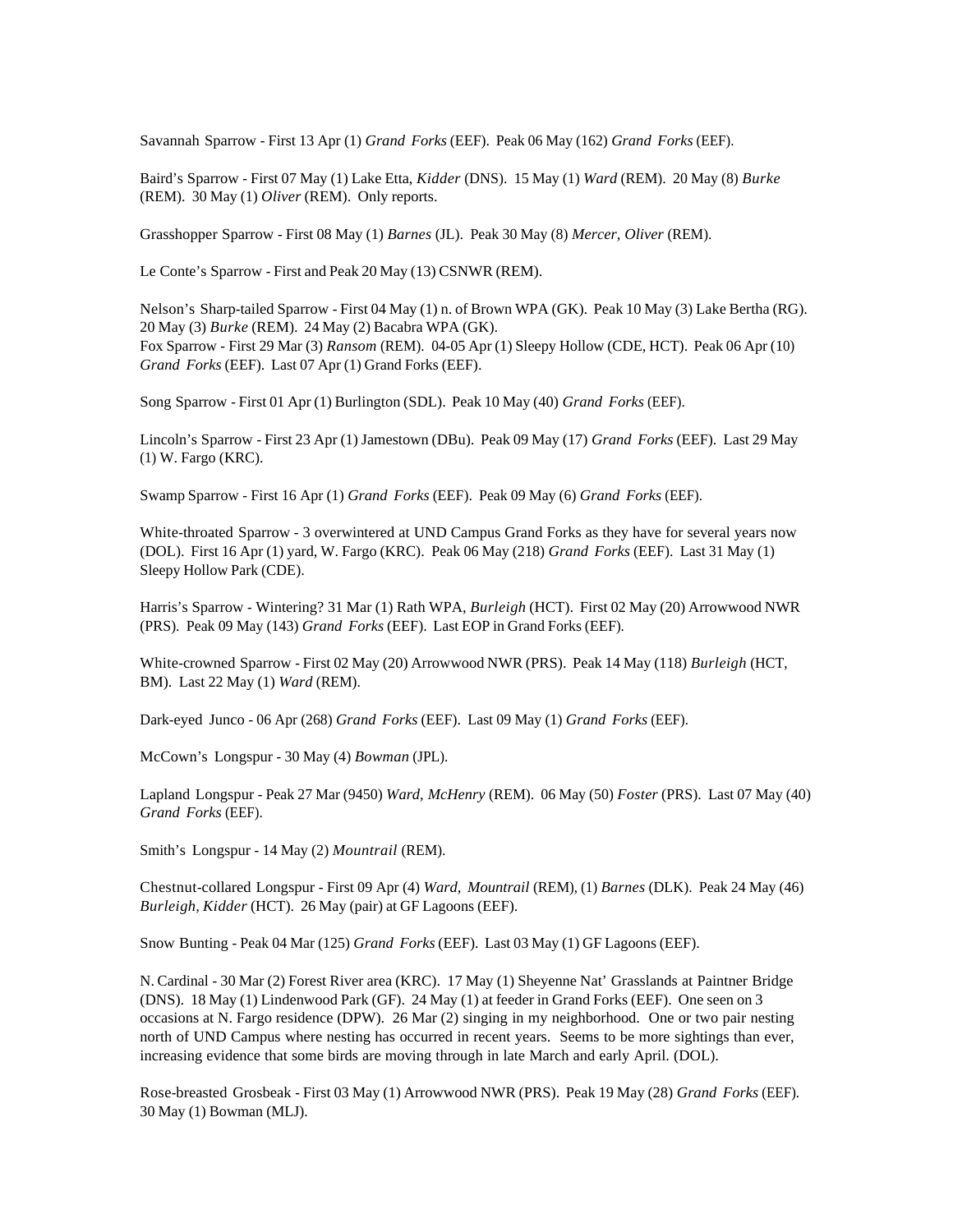Black-headed Grosbeak - First 05 May (2) Sibley Park, Bismarck (CDE). 15 May (2) Burlington (SDL). 18 May (1) McElroy Park, Jamestown (LDI, AI). Peak 20 May (12) s. Bismarck (Lowell Fahrni, fide HCT).

Lazuli Bunting - First 15 May (1) *McKenzie* (JAH). 20 May (1) Sleepy Hollow Park (CDE). 22 May (1) Oak Park (REM). Peak 26 May (10) NewTown (RSa). 27 May (4) yard, Mandan (HCT). 30 May (2) MacLean Bottoms, *Burleigh* (CDE, HCT). All reports.

Indigo Bunting - First 17 May (1) *Grand Forks* (EEF). Common from 21 May onward in N. Fargo (DPW). 25 May (1) Logan (REM). 28 May (1) n. Bismarck (Erik Thompson).

Bobolink - First 21 Apr (1) LLNWR (NAB). 11 May (40) GF Lagoons (EEF). Peak 17 May (42) MSL (REM). Red-winged Blackbird - First BOP. 30 Mar (3000) *McLean* to Grand Forks (EEF). Peak 05 Apr (5000) LLNWR (HCT).

Western Meadowlark - First 06 Mar (1) LLNWR (Tom & EllaMae Thompson, fide CDE). Peak 14 May (125) *Burleigh* (HCT,BM).

Yellow-headed Blackbird - First 26 Mar (1) *Grand Forks* (DOL). Peak 30 Apr (500) *McLean, Ward* (REM).

Rusty Blackbird - 06 Mar (50) *Cass* (MO). Last 04 Apr (3) *Grand Forks* (EEF).

Brewer's Blackbird - First 29 Mar (8) *Grand Forks* (EEF). Peak 30 Apr (270) north-central ND (REM).

Common Grackle - First 21 Mar (4) n. of Tappen (GK, LK). Peak 30 Apr (5000) north-central ND (REM).

Brown-headed Cowbird - First 09 Apr (1) N. Fargo (DPW), (1) *Grand Forks* (EEF). Peak 06 May (70) *Grand Forks* (EEF), 14 May (70) *Burleigh* (CDE, RJL).

Orchard Oriole - First 16 May (1) Tesoro Refinery, Mandan (HCT). Peak 24 May (7) *Grand Forks* (EEF), 30 May (7) Tesoro Refinery, Mandan (HCT).

Baltimore Oriole - First 09 May (1) N. Fargo (DPW), (1) CSNWR (GAE). Peak 19 May (15) *Grand Forks* (EEF).

Bullock's Oriole - First 22 May (1) Cedar Ridge, *Bowman* (JPL). 25 May (1) TRNP (JAH).

Pine Grosbeak – 15 May a pair observed at Lake Ilo NWR, *Dunn* (DMF) [First May report for the state]. No details.

Purple Finch - 06 Apr (8), 8 males appeared to be on territory 13-15 Apr at Icelandic SP and vicinity (DOL). Last 18 May (1) Sawyer (REM).

House Finch - 30 Mar (20) Grand Forks (EEF). 06 Apr (1) gathering nesting materials at Sleepy Hollow Park (CDE). 21 Apr (20) Bismarck, Mandan (HCT). 06 May (1) young begging from adult, Grand Forks (EEF).

Red Crossbill - 02 Apr (2) Burlington (SDL). 15 Mar (6) Jamestown (JAS). 11 May (25) *Ward* (REM), (15) St. Mary's Cemetery (CDE), 30 May (1 pair) may be nesting (CDE).

White-winged Crossbill – 01 Apr (1) Marion (JL).

Common Redpoll - 05 Mar (75) Burlington (SDL). Peak 18 Mar (435) *Ward* (REM). Last 04 Apr (1) *Grand Forks* (EEF), (1) *McKenzie* (JAH).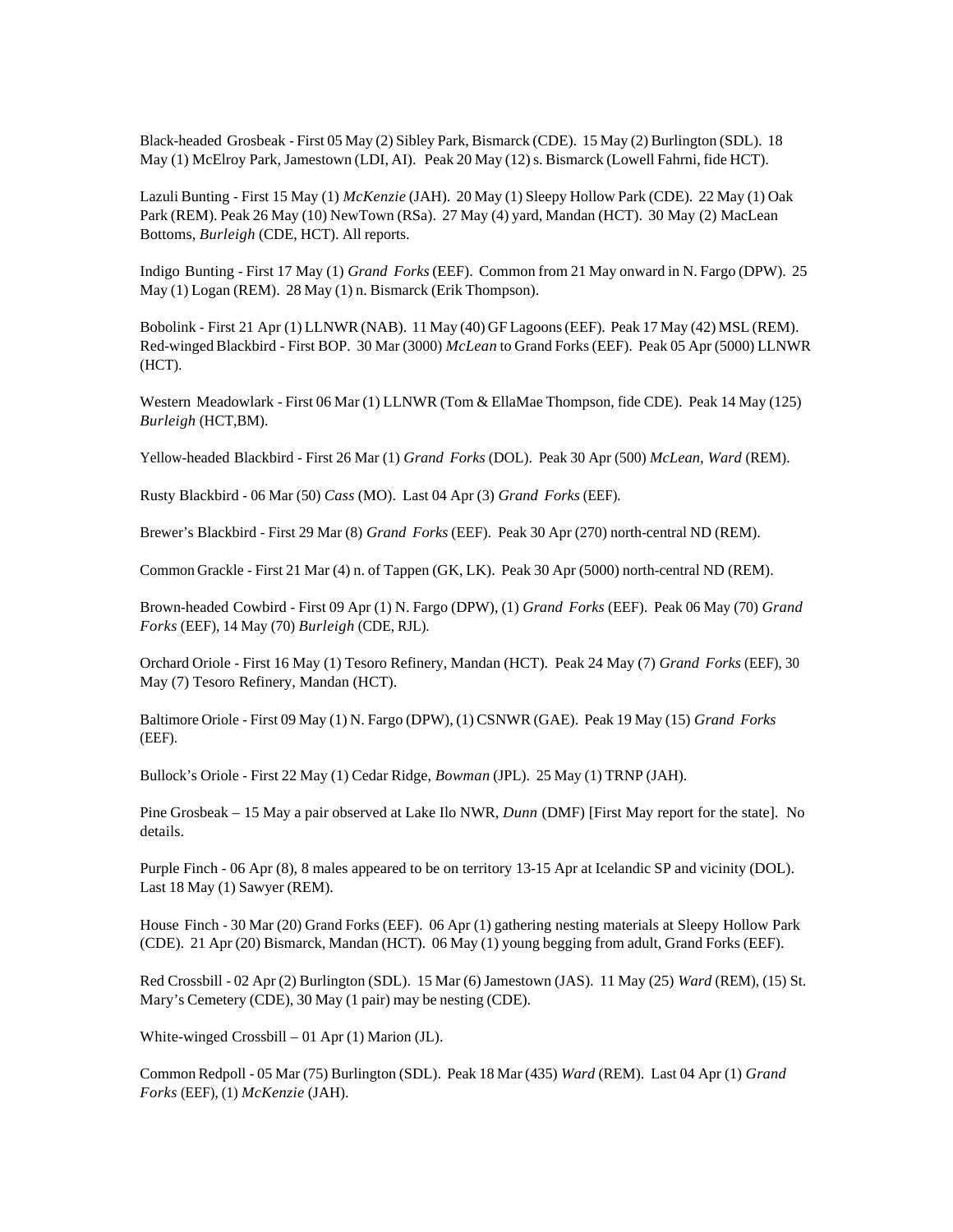Hoary Redpoll – 14-27 Mar (2) Horace (JG, LG). 04 Apr (1) Horace (JG, LG).

Pine Siskin - 30 Mar (60) N. Bismarck year (Erik Thompson). 07 May fledged young with parents at feeder (EEF). Widespread nesting by EOP (REM).

Am. Goldfinch - 30 Apr (40) *McHenry* (REM). 18 May (60) *Grand Forks* (EEF). 19 May (40) *Burleigh*, *Morton* (HCT). 21 May (41) *McLean* (REM).

Evening Grosbeak – 14 Mar (4) females visited feeder sporadically throughout the winter in New Town (Rita Satermo), seen through at least 11 May.

House Sparrow – Present

### **SPECIES REPORTED: 303**

### **EXOTICS:**

Chukar – 26 Mar (1) in se Mandan (fide HCT).

Ringed Turtle-Dove – 08 May (1) Dickinson. Also seen in April (JPL).

#### **Requiring more documentation:**

Glossy Ibis - 29 May (1) near Cando (Sheila Rabe).

Glaucous-winged Gull – 21-24 Mar (1) at Bismarck Landfill (DNS, REM, MAG, CDE, JPL, HCT), Possible hybrid, photos by (REM).

Great Black-backed Gull – 18 Mar (1) McKenzie Co. (Richard Goll).

**OBSERVERS:** (from east to west, compilers underlined)

FARGO: Robert H. O'Connor, Patrick Beauzay, Keith R. Corliss, Wick Corwin, Gerald Fauske, Ben Fritchman, Rick Gjervold, Linda and Joe Gregg, Leo Lantz, Spencer Meeks, Gary E. Nielson, Connie M. Norheim, Mark Otnes, Wanda Peterson, Dean W. Reimer, Kathy Thomas, Dennis P. Wiesenborn.

GRAND FORKS: Eve E. Freeberg, David O Lambeth, John Baden, Betsy Batstone-Cunningham, Tim Driscoll, Ann Flower, Jack & Jean Johnston, Sharon/Alan Watson.

HOPE: Donald L. Kubischta.

ARROWWOOD NWR: Paulette Scherr Mark L. Vaniman, Stacy L. Whipp

NORTHERN PRAIRIE RESEARCH CENTER, JAMESTOWN: Larry D. Igl, Rick Bohn, L. Tom Denniston, Colin Dovitchin, Ben Geaumont, Amy Igl, Hal Kantrud, Steve P. Lane, Travis Runia, Jill A. Schaffer, Terry L. Schaffer, H. Tom Sklebar, Marsha A. Sovada.

LONG LAKE NWR: Kyla Schneider, Christina Barba, Natoma A. Buskness, Pete Finley, Gregg & Linda Knutsen, Jeremy Kuiper, Paul C.VanNingen, Wendy J. Wollmuth

J. CLARK SALYER NWR: Gary A. Eslinger, Lee B. Albright, Daniel J. Duchscherer, Gary E. Erickson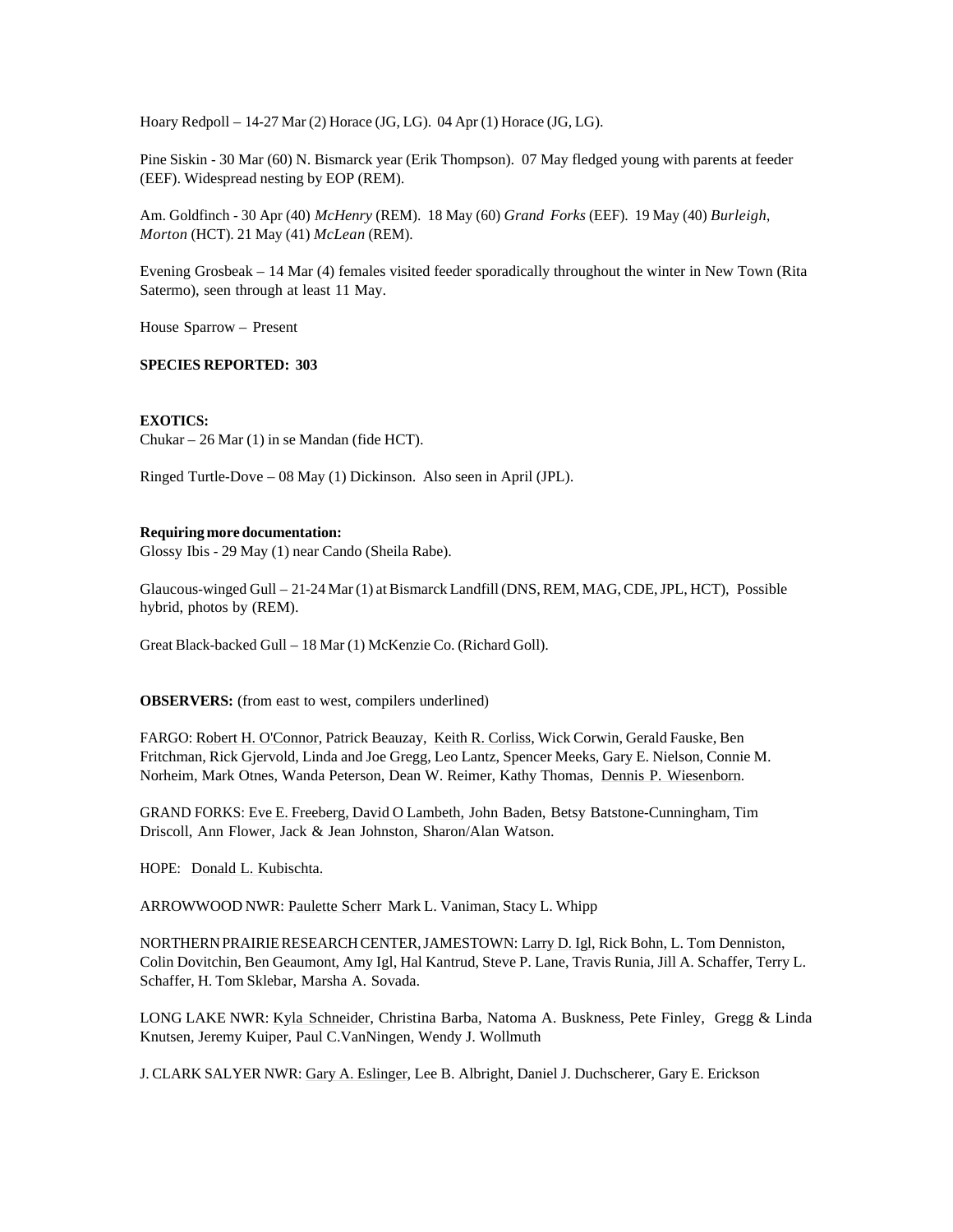BISMARCK/MANDAN: Clark H. Talkington, Marlene Anderson, Rich and Bonna Cunningham, William A. Cornatzer, Corey D. Ellingson, Linda R. Ellingson, Tammy K. Ellingson, Lowell Fahrni, Mark A. Gonzalez, Adele G & Ken J. Johnson, Anita Johnson, Ross J. Lagasse (MT), Jack P. Lefor, Ron Luethe, Ron E. Martin, Janelle J Masters, Floramae Miller, Betty Morgan, Mike Olson, Arlie/Vicki Reiswig, Kim Risen (MN). Dan L. Rogers, Bob Scarlett, Andy Schollet, Linda Stewart, Dan N. Svingen, Lee S. Talkington, Sandy L. Talkington, P. Taylor, Erik Thompson, Tom and EllaMae Thompson, Ken Torkelson, Alan VanNorman.

NORTH DAKOTA GAME AND FISH - BISMARCK: Sandy K Hagen, Mike Anderson, Steve R Dyke, Patrick Isakson, Randy Kreil, Morgan Johnson, Lloyd Jones, Jackie Lundstrom, Mike G. McKenna, Dale Repnow, Jon Roaldson, Paul Schadewald, John D. Schumacher, Mike Szymanski, Ryan Tunge, Jeb Williams.

AUDUBON NWR – Craig Hultberg, Kathy Baer, Dan Barth, Jackie Jacobson, Chad Klindtworth, Weston Weisenberger, Greg White.

MINOT: Ron E. Martin, Sherry D. Leslie, Gary T. Leslie, Paul Lehman, David Walsh.

DES LACS NWR: Darla M. Leslie, Duane C. Anderson, Dean Knauer, Tom M. Pabian.

RICHARDTON: Justin W. Hoff

DICKINSON: Jack P. Lefor

GRASSY BUTTE: John A. Heiser

BOWMAN: Mayme L. Johnson

## **ABBREVIATIONS:**

CSNWR - J. Clark Salyer NWR GF Lagoons - Grand Forks Lagoons KSNWR - Kelly's Slough NWR LLNWR – Long Lake NWR MSL - Minot Lagoons NPRC - Northern Prairie Research Center - Jamestown NWR - National Wildlife Refuge TRSP - Turtle River State Park TRNP - Theodore Roosevelt National Park USNWR - Upper Souris NWR

### **ND LISTSERVE:**

| Betsy Batstone-Cunningham - Grand Forks |                             |
|-----------------------------------------|-----------------------------|
| Mel & Elaine Bennefeld - N. Fargo       |                             |
| Diane Bingeman                          | - Beach                     |
| Dan Buchanan                            | - Jamestown                 |
| Rich & Bonna Cunningham - Bismarck      |                             |
| Nancy Drew                              | - Clifford                  |
| Wayne & Wanda Easley - Harvey           |                             |
| David M. Farmer                         | - Hazen                     |
| Mark A. Gonzalez - Bismarck             |                             |
| Joe and Linda Gregg                     | - Horace                    |
| Ann Hoffert                             | - Pipestem Creek, Foster Co |
| Jesse Kolar                             | - Dickinson                 |
| Paul M. Konrad                          | - Kulm                      |
| Ross J. Lagasse                         | - Sidney, MT                |